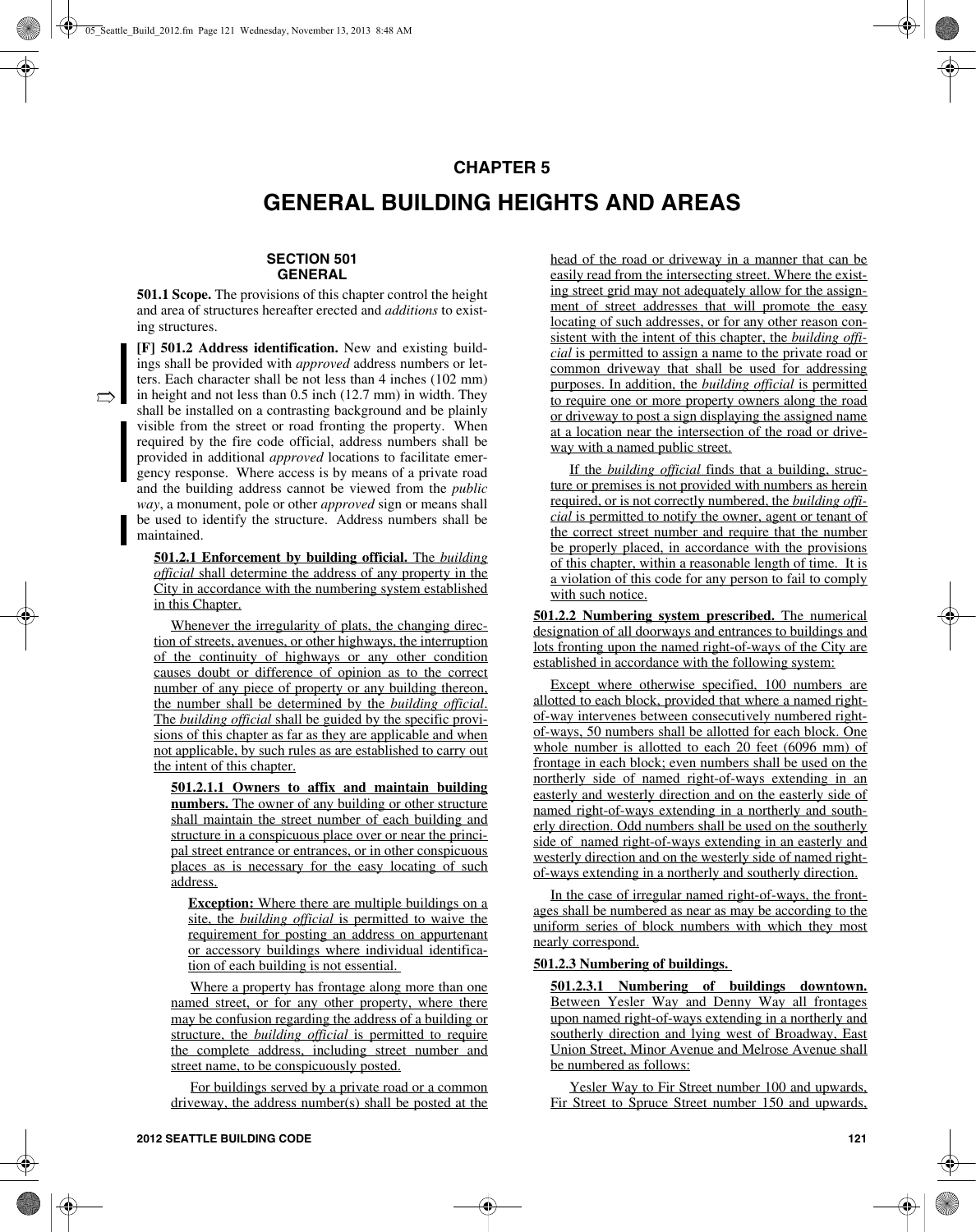Spruce Street to Alder Street number 200 and upwards, continuing by consecutive hundreds to Pine Street; Pine Street to Olive Way number 1600 and upwards, Olive Way to Howell Street number 1700 and upwards, Howell Street to Stewart Street number 1800 and upwards, Stewart Street to Virginia Street number 1900 and upwards, continuing by consecutive hundreds to Denny Way.

Between East Yesler Way and East Denny Way all frontages upon named right-of-ways extending in a northerly and southerly direction and lying east of Broadway, East Union Street, Minor Avenue and Melrose Avenue shall be numbered as follows:

East Yesler Way to East Fir Street number 100 and upwards, East Fir Street to East Spruce Street number 150 and upwards, East Spruce Street to East Alder Street number 200 and upwards, continuing by consecutive hundreds to East Marion Street; East Marion Street to East Spring Street number 900 and upwards, East Spring Street to East Union Street number 1100 and upwards, East Union Street to East Pike Street number 1400 and upwards, continuing by consecutive hundreds to East Denny Way.

Between East Yesler Way and East Denny Way all frontages upon named right-of-ways extending in an easterly and westerly direction and lying west of Broadway, East Union Street, Minor Avenue and Melrose Avenue shall be numbered as follows:

Southwesterly from Elliott Avenue, or Alaskan Way if south of Lenora Street, number 51 and downwards; Elliott Avenue (or Alaskan Way) to Western Avenue number 52 and upwards; Western Avenue to First Avenue number 76 and upwards; First Avenue to Second Avenue number 100 and upwards, continuing northeasterly to Broadway, East Union Street, Minor Avenue, or Melrose Avenue by consecutive hundreds.

Between East Yesler Way and East Denny Way all frontages upon named right-of-ways extending in an easterly and westerly direction and lying east of Broadway, East Union Street, Minor Avenue and Melrose Avenue shall be numbered as follows:

Melrose Avenue to Bellevue Avenue number 300 and upwards, Bellevue Avenue to Summit Avenue number 400 and upwards, continuing by consecutive hundreds to Broadway.

Broadway to Tenth Avenue number 900 and upwards, Tenth Avenue to Eleventh Avenue number 1000 and upwards, continuing by consecutive hundreds corresponding with the numbered series of avenues eastward to Lake Washington.

On East Olive Way eastward from Melrose Avenue, the street numbers shall run upwards consecutively, eastward from the existing street numbers that are west of the Melrose Avenue intersection.

**501.2.3.2 Numbering of buildings south of downtown and east of the East Waterway.** South of Yesler Way the frontages upon the named right-of-ways extending in a northerly and southerly direction shall be numbered as follows:

Yesler Way (or East Yesler Way) to South Washington Street number 100 and upwards, South Washington Street to South Main Street number 200 and upwards, South Main Street to South Jackson Street number 300 and upwards, South Jackson Street to South King Street number 400 and upwards, continuing by consecutive hundreds to South Barton Place, with blocks and streets on Rainier Avenue South being taken as the controlling series.

South of South Barton Place, 51st Avenue South shall be taken as the controlling series to the southern City limits.

On Second Avenue Extension South from Fourth Avenue South to Yesler Way, the frontages shall be numbered as follows:

From Fourth Avenue South to South Jackson Street number 100 and upwards, South Jackson Street to South Main Street number 200 and upwards, South Main Street to South Washington Street number 300 and upwards, South Washington Street to Yesler Way number 400 and upwards.

South of Yesler Way the frontages upon named right-of-ways extending in an easterly and westerly direction shall be numbered as follows:

Westward from First Avenue South to the Harbor Line or East Waterway number 99 and downwards, First Avenue South to Occidental Avenue South number 100 and upwards, Occidental Avenue South to Second Avenue South number 150 and upwards, Second Avenue South to Third Avenue South number 200 and upwards, continuing by consecutive hundreds to Sixth Avenue South; Sixth Avenue South to Maynard Avenue South number 600 and upwards, Maynard Avenue South to Seventh Avenue South number 650 and upwards, Seventh Avenue South to Eighth Avenue South (or Airport Way south of South Hinds Street) number 700 and upwards, Eighth Avenue South (or Airport Way south of South Hinds Street) to Airport Way South (or Ninth Avenue South south of South Hinds Street) number 800 and upwards, Airport Way South (or Ninth Avenue South south of South Hinds Street) to Interstate-5 number 900 and upwards, continuing eastward by consecutive hundreds corresponding with the numbered series of avenues to Lake Washington.

**501.2.3.3 Numbering of buildings between downtown and the Lake Washington Ship Canal.** North of Denny Way, East Denny Way, and East Howell Street east of Madrona Drive the frontages upon the named right-of-ways extending in a northerly and southerly direction shall be numbered as follows:

Denny Way (and East or West Denny Way) to John Street (and East or West John Street) number 100 and upwards, continuing by consecutive hundreds, the blocks and streets on Queen Anne Avenue North being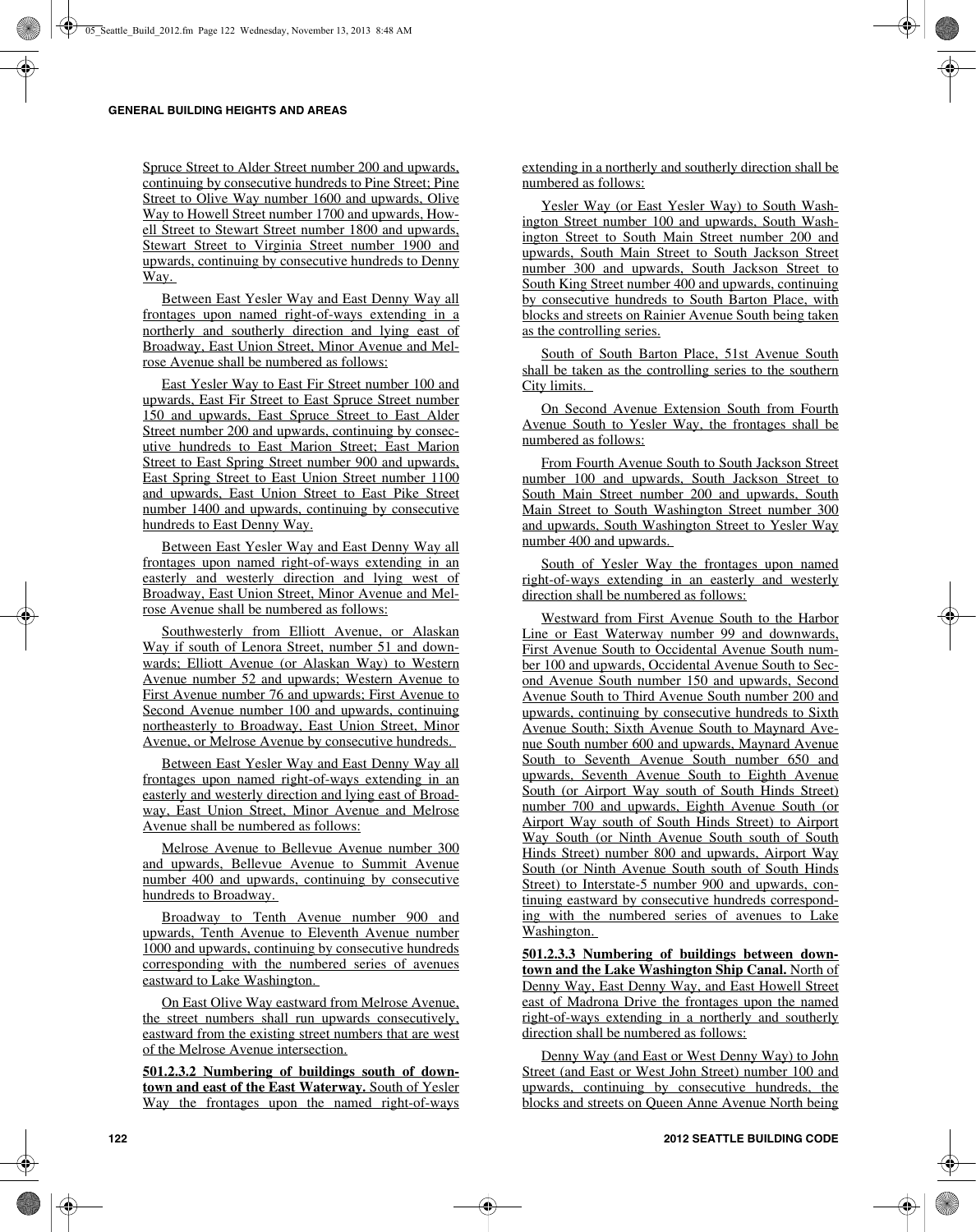taken as a controlling series for numbering purposes west of Fairview Avenue North (or Fairview Avenue East) and south of Bertona Street (or West Bertona Street); 36th Avenue West being taken as the controlling series for numbering purposes west of Fairview Ave North (or Fairview Ave East) and north of Bertona Street (or West Bertona Street); Tenth Avenue East being taken as the controlling series for numbering purposes east of Fairview Avenue North (or Fairview Avenue East).

Between Queen Anne Avenue North and Eastlake Avenue East (East Galer being the northeast boundary of this subsection) the frontages on the named right-ofways extending in an easterly and westerly direction shall be numbered as follows:

Queen Anne Avenue North to First Avenue North number 1 and upwards, First Avenue North to Warren Avenue North number 100 and upwards, Warren Avenue North to Second Avenue North number 150 and upwards, Second Avenue North to Third Avenue North number 200 and upwards, continuing by consecutive hundreds corresponding to the numbered series of avenues with half hundreds in the case of Nob Hill, Taylor, Bigelow, Mayfair, and Dexter Avenues North, to Ninth Avenue North; Ninth Avenue North to Westlake Avenue North number 900 and upwards, Westlake Avenue North to Terry Avenue North number 950 and upwards, Terry Avenue North to Boren Avenue North number 1000 and upwards, Boren Avenue North to Fairview Avenue North number 1100 and upwards, Fairview Avenue North to Minor Avenue North number 1150 and upwards, Minor Avenue North to Pontius Avenue North number 1200 and upwards, Pontius Avenue North to Yale Avenue North number 1250 and upwards, Yale Avenue North to Eastlake Avenue East number 1300 and upwards.

East of Eastlake Avenue East (or Fairview Avenue East north of East Galer Street) and North of East Denny Way the frontages upon the named east-west right-of-ways extending in an easterly and westerly direction shall be numbered as follows:

Eastlake Avenue East to Melrose Avenue East number 200 and upwards continuing by consecutive hundreds eastward to Broadway East; Broadway East to Tenth Avenue East number 900 and upwards, Tenth Avenue East to Federal Avenue East number 1000 and upwards, Federal Avenue East to Eleventh Avenue East number 1050 and upwards, Eleventh Avenue East to Twelfth Avenue East number 1100 and upwards, continuing by consecutive hundreds eastward to Lake Washington.

West of Queen Anne Avenue North the frontages upon named east-west right-of-ways extending in an easterly and westerly direction shall be numbered westward as follows:

Queen Anne Avenue North to First Avenue West number 1 and upwards, First Avenue West to Second Avenue West number 100 and upwards, continuing by consecutive hundreds westward

**501.2.3.4 Numbering of buildings north of the Lake Washington Ship Canal.** The plan for the numbering of frontages upon the various named right-of-ways in that portion of the City of Seattle lying north of the Lake Washington Ship Canal is established as follows:

The frontages upon the named right-of-ways extending in a northerly and southerly direction shall be numbered in accordance with the designations of the intersecting numbered streets as follows: northward from the State Harbor Line, number 2900 and upwards.

The frontages upon the named right-of-ways extending in an easterly and westerly direction shall be numbered as follows:

West from First Avenue Northwest, commencing with 100, and continuing west in correspondence with the numbers of the avenues to Puget Sound.

East from First Avenue Northwest, commencing with 100 and continuing as follows: East from Palatine Avenue North, 200 and upwards; from Greenwood Avenue North, 300 and upwards; from Phinney Avenue North, 400 and upwards; from Francis Avenue North, 450 and upwards; from Dayton Avenue North, 500 and upwards; from Evanston Avenue North, 600 and upwards; from Fremont Avenue North, 700 and upwards; from North Park Avenue North, 800 and upwards; from Linden Avenue North, 900 and upwards (800 and upwards south of North  $65<sup>th</sup>$  Street); from Aurora Avenue North, 900 and upwards (1100 and upwards north of North  $65<sup>th</sup>$  Street); from Winslow Place North, 950 and upwards; from Whitman Avenue North 1000 and upwards; from Albion Place North, 1050 and upwards; from Woodland Park Avenue North, 1100 and upwards; from Nesbit Avenue North, 1150 and upwards; from Midvale Avenue North, 1200 and upwards; from Lenora Place North, 1250 and upwards; from Stone Avenue North (Stone Way North south of North 46<sup>th</sup> Street), 1300 and upwards; from Interlake Avenue North, 1400 and upwards; from Ashworth Avenue North, l500 and upwards; from Carr Place North, 1550 and upwards; from Woodlawn Avenue North, 1600 and upwards, from Densmore Avenue North, 1700 and upwards; from Caroline Avenue North and Courtland Place North, 1750 and upwards; from Wallingford Avenue North, 1800 and upwards; from Burke Avenue North and Canfield Place North, 1900 and upwards; from Stroud Avenue North and Wayne Place North, 2000 and upwards; from Meridian Avenue North, 2100 and upwards; from Bagley Avenue North, 2200 and upwards; from Corliss Avenue North, 2300 and upwards; from Sunnyside Avenue North, 2400 and upwards; and from Eastern Avenue North, 2500 and upwards.

East from First Avenue Northeast, commencing with 100, and continuing east in correspondence with the numbered avenues to Lake Washington.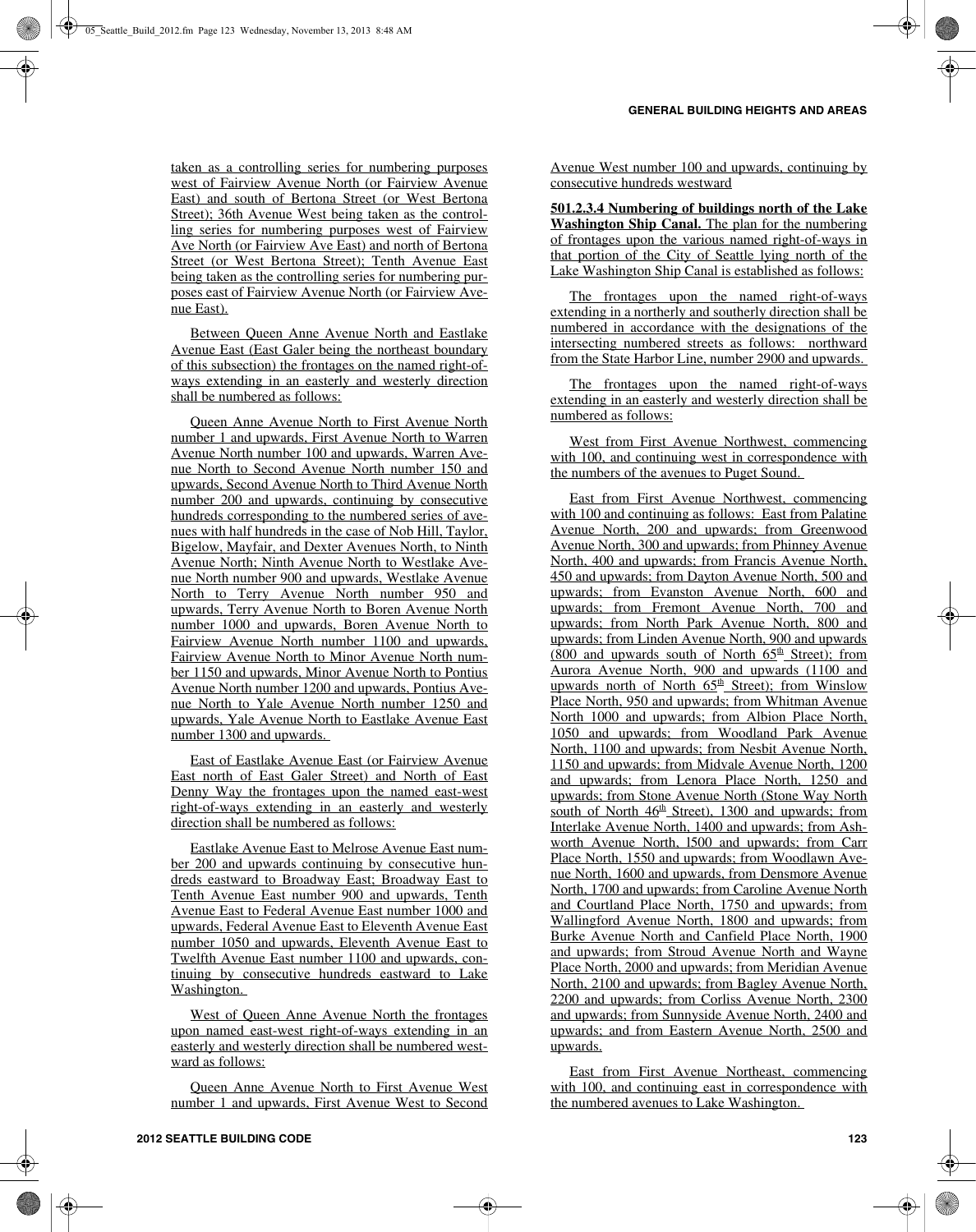**501.2.3.5 Numbering buildings on Harbor Island.** The frontages upon named right-of-ways extending in a northerly and southerly direction shall be numbered as follows:

Southwest Massachusetts Street to Southwest Florida Street, number 1700 and upwards; Southwest Florida Street to Southwest Lander Street, number 2500 and upwards; Southwest Lander Street to Southwest Hanford Street, number 2700 and upwards; Southwest Hanford Street to Southwest Spokane Street, number 3200 and upwards.

The frontages upon named right-of-ways extending in an easterly and westerly direction shall be numbered as follows:

The East Waterway to  $11<sup>th</sup>$  Avenue Southwest, number 900 and upwards;  $11^{\text{th}}$  Avenue Southwest to  $13^{\text{th}}$ Avenue Southwest, number 1100 and upwards;  $13<sup>th</sup>$ Avenue Southwest to  $16<sup>th</sup>$  Avenue Southwest, number 1300 and upwards;  $16<sup>th</sup>$  Avenue Southwest to the West Waterway, number 1600 and upwards.

**501.2.3.6 Numbering buildings west of the West Waterway and the Duwamish Waterway.** The frontages upon named right-of-ways extending in a northerly and southerly direction shall be numbered as follows:

North of Southwest Andover Street, commencing with 3800 and continuing north to the Duwamish Head by consecutive hundreds, the blocks and streets on California Avenue Southwest being taken as the controlling series for numbering purposes.

South of Southwest Andover Street, commencing with 4000 and continuing south to Southwest Roxbury Street by consecutive hundreds, the blocks and streets of California Avenue Southwest being taken as the controlling series for numbering purposes.

South of Southwest Roxbury Street, commencing with 9600 and continuing south to the south City limits by consecutive hundreds, in correspondence with the numbers of the intersecting streets.

The frontages upon named right-of-ways extending in an easterly and westerly direction, shall be numbered as follows:

West of California Avenue Southwest, commencing with 4300 and continuing westward in correspondence with the numbers of the intersecting avenues to Puget Sound.

East of California Avenue Southwest, commencing with 4200 and continuing eastward in correspondence with the numbers of the intersecting avenues to the Duwamish Waterway.

#### **SECTION 502 DEFINITIONS**

**502.1 Definitions.** The following terms are defined in Chapter  $2$ :

**AREA, BUILDING. BASEMENT.**

**EQUIPMENT PLATFORM.**

**GRADE PLANE.**

**HEIGHT, BUILDING.**

**MEZZANINE.**

## **SECTION 503 GENERAL BUILDING HEIGHT AND AREA LIMITATIONS**

**503.1 General.** The *building height*, number of *stories above grade plane*, *and area* shall not exceed the limits specified in Table 503 based on the type of construction as determined by Section 602 and the occupancies as determined by Section 302 except as modified hereafter. Each portion of a building separated by one or more *fire walls* complying with Section 706 shall be considered to be a separate building.

**Interpretation I503a:** An uncovered roof deck shall not be considered a *story* for the purpose of determining the number of stories in a building.

**503.1.1 Special industrial occupancies.** Buildings and structures designed to house special industrial processes that require large areas and unusual *building heights* to accommodate craneways or special machinery and equipment, including, among others, rolling mills; structural metal fabrication shops and foundries; or the production and distribution of electric, gas or steam power, shall be exempt from the *building height and area* limitations of Table 503.

 $\sum$ 

**503.1.2 Buildings on same lot.** Two or more buildings on the same *lot* shall be regulated as separate buildings or shall be considered as portions of one building if the *building height* of each building and the aggregate *building area* of the buildings are within the limitations of Table 503 as modified by Sections 504 and 506. The provisions of this code applicable to the aggregate building shall be applicable to each building.

**503.1.3 Type I construction.** Buildings of Type I construction permitted to be of unlimited tabular *building heights and areas* are not subject to the special requirements that allow unlimited area buildings in Section 507 or unlimited *building height* in Sections 503.1.1 and 504.3 or increased *building heights and areas* for other types of construction.

**503.1.4 Mixed occupancy.** In buildings containing mixed occupancies, individual occupancies shall not be located above  $\mathbf{I}$ the height and number of stories specified in this section for the  $\mathbf{I}$ occupancy.  $\mathbf{I}$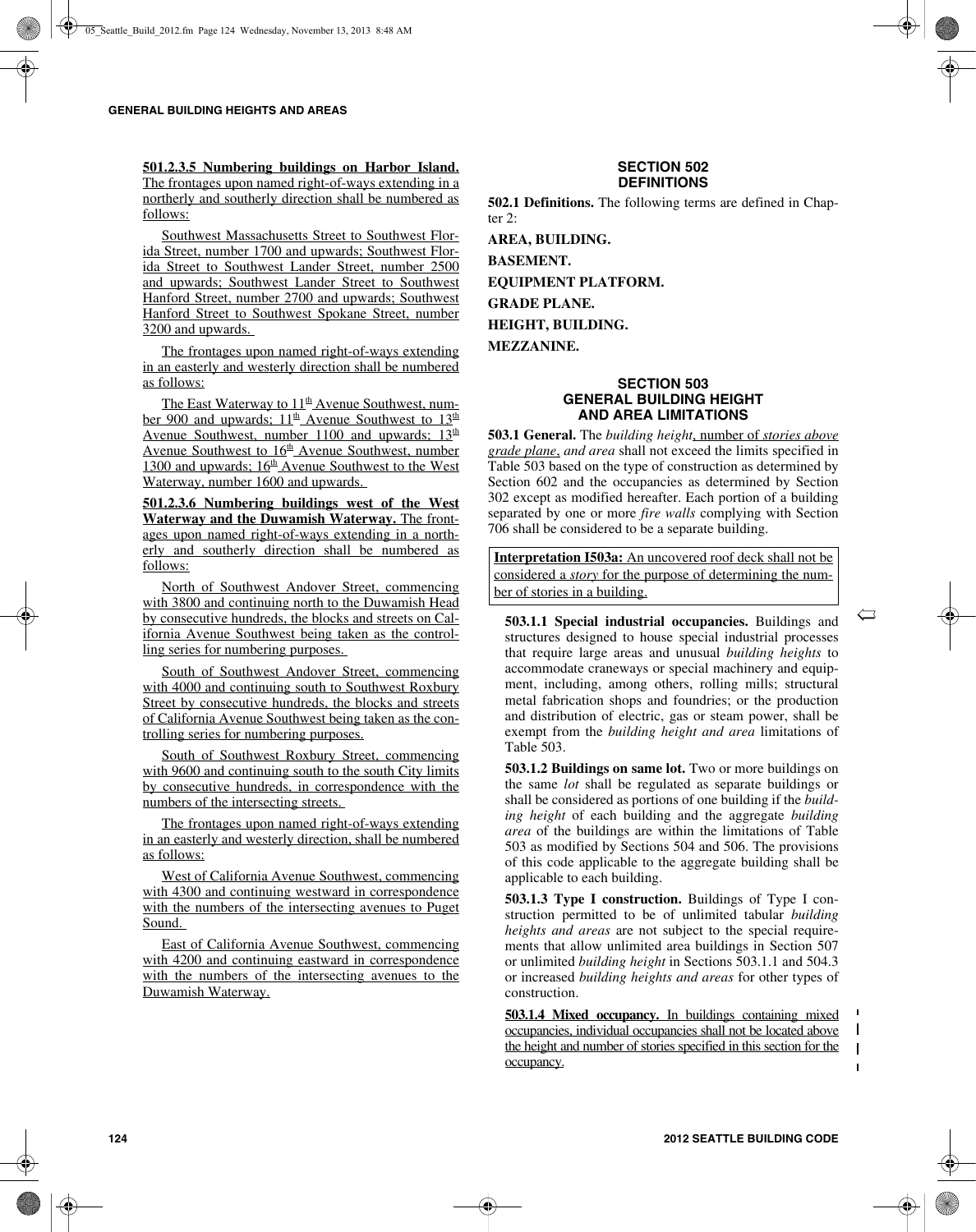#### **TABLE 503 ALLOWABLE BUILDING HEIGHTS AND AREASa, b**

**Building height limitations shown in feet above grade plane. Story limitations shown as stories above grade plane. Building area limitations shown in square feet, as determined by the definition of "Area, building," per story.**

|              |                                | <b>TYPE OF CONSTRUCTION</b> |                  |                |                |                |                 |                |                |                                 |  |  |  |  |
|--------------|--------------------------------|-----------------------------|------------------|----------------|----------------|----------------|-----------------|----------------|----------------|---------------------------------|--|--|--|--|
|              |                                |                             | <b>TYPE I</b>    |                | <b>TYPE II</b> |                | <b>TYPE III</b> | <b>TYPE IV</b> |                | <b>TYPE V</b>                   |  |  |  |  |
| <b>GROUP</b> |                                | A                           | в                | A              | B              | A              | B               | HT             | A              | B                               |  |  |  |  |
|              | HEIGHT (feet) <sup>c</sup>     | UL                          | 160              | 65             | 55             | 65             | 55              | 65             | 50             | 40                              |  |  |  |  |
|              | <b>STORIES (S)</b><br>AREA (A) |                             |                  |                |                |                |                 |                |                |                                 |  |  |  |  |
| $A-1$        | S                              | UL                          | 5                | 3              | $\overline{c}$ | 3              | $\overline{c}$  | 3              | $\overline{c}$ | 1                               |  |  |  |  |
|              | A                              | UL                          | UL               | 15,500         | 8,500          | 14,000         | 8,500           | 15,000         | 11,500         | 5,500                           |  |  |  |  |
|              | ${\bf S}$                      | UL                          | 11               | 3              | $\overline{2}$ | 3              | $\overline{2}$  | 3              | $\overline{2}$ | $\mathbf{1}$                    |  |  |  |  |
| $A-2$        | A                              | UL                          | UL               | 15,500         | 9,500          | 14,000         | 9,500           | 15,000         | 11,500         | 6,000                           |  |  |  |  |
| $A-3$        | $\mathbf S$                    | UL                          | 11               | 3              | $\overline{2}$ | 3              | $\overline{2}$  | 3              | $\overline{2}$ | $\mathbf{1}$                    |  |  |  |  |
|              | A                              | UL                          | UL               | 15,500         | 9,500          | 14,000         | 9,500           | 15,000         | 11,500         | 6,000                           |  |  |  |  |
| $A-4$        | ${\bf S}$                      | UL                          | 11               | 3              | 2              | 3              | $\overline{2}$  | 3              | 2              | $\mathbf{1}$                    |  |  |  |  |
|              | A                              | UL                          | UL               | 15,500         | 9,500          | 14,000         | 9,500           | 15,000         | 11,500         | 6,000                           |  |  |  |  |
| $A-5$        | ${\bf S}$                      | UL                          | UL               | UL             | UL             | UL             | UL              | UL             | UL             | $\ensuremath{\text{UL}}$        |  |  |  |  |
|              | A                              | UL                          | UL               | UL             | $UL$           | UL             | UL              | UL             | UL             | UL                              |  |  |  |  |
| $\, {\bf B}$ | S                              | UL                          | 11               | 5              | 3              | 5              | 3               | 5              | 3              | $\overline{2}$                  |  |  |  |  |
|              | A                              | UL                          | UL               | 37,500         | 23,000         | 28,500         | 19,000          | 36,000         | 18,000         | 9,000                           |  |  |  |  |
| E            | ${\bf S}$                      | UL                          | $\overline{5}$   | 3              | 2              | 3              | $\overline{2}$  | 3              | $\mathbf{1}$   | $\mathbf{1}$                    |  |  |  |  |
|              | A                              | UL                          | UL               | 26,500         | 14,500         | 23,500         | 14,500          | 25,500         | 18,500         | 9,500                           |  |  |  |  |
| $F-1$        | S                              | UL                          | 11               | $\overline{4}$ | $\overline{2}$ | 3              | $\overline{c}$  | $\overline{4}$ | $\overline{2}$ | $\mathbf{1}$                    |  |  |  |  |
|              | $\mathbf{A}$                   | UL                          | UL               | 25,000         | 15,500         | 19,000         | 12,000          | 33,500         | 14,000         | 8,500                           |  |  |  |  |
| $F-2$        | ${\bf S}$                      | UL                          | 11               | 5              | 3              | $\overline{4}$ | 3               | 5              | 3              | $\overline{2}$                  |  |  |  |  |
|              | $\mathbf{A}$                   | UL                          | UL               | 37,500         | 23,000         | 28,500         | 18,000          | 50,500         | 21,000         | 13,000                          |  |  |  |  |
| $H-1$        | ${\bf S}$                      | $\mathbf{1}$                | $\mathbf{1}$     | 1              | $\mathbf{1}$   | 1              | 1               | $\mathbf{1}$   | 1              | NP                              |  |  |  |  |
|              | $\mathbf{A}$                   | 21,000                      | 16,500           | 11,000         | 7,000          | 9,500          | 7,000           | 10,500         | 7,500          | NP                              |  |  |  |  |
| $H-2$        | S                              | UL                          | 3                | $\overline{2}$ | $\mathbf{1}$   | $\overline{c}$ | $\mathbf{1}$    | $\overline{2}$ | $\mathbf{1}$   | $\mathbf{1}$                    |  |  |  |  |
|              | A                              | 21,000                      | 16,500           | 11,000         | 7,000          | 9,500          | 7,000           | 10,500         | 7,500          | 3,000                           |  |  |  |  |
| $H-3$        | $\mathbf S$                    | UL                          | 6                | $\overline{4}$ | $\overline{c}$ | $\overline{4}$ | $\overline{c}$  | $\overline{4}$ | $\overline{2}$ | $\mathbf{1}$                    |  |  |  |  |
|              | $\boldsymbol{\mathsf{A}}$      | UL                          | 60,000           | 26,500         | 14,000         | 17,500         | 13,000          | 25,500         | 10,000         | 5,000                           |  |  |  |  |
| $H-4$        | ${\bf S}$                      | UL                          | $\boldsymbol{7}$ | 5              | 3              | 5              | 3               | 5              | 3              | $\overline{c}$                  |  |  |  |  |
|              | A                              | UL                          | UL               | 37,500         | 17,500         | 28,500         | 17,500          | 36,000         | 18,000         | 6,500                           |  |  |  |  |
| $H-5$        | ${\bf S}$                      | $\overline{4}$              | $\overline{4}$   | 3              | 3              | 3              | 3               | $\mathcal{E}$  | 3              | $\overline{2}$                  |  |  |  |  |
|              | A                              | UL                          | UL               | 37,500         | 23,000         | 28,500         | 19.000          | 36,000         | 18,000         | 9,000                           |  |  |  |  |
| $I-1$        | $\overline{\mathbf{S}}$        | UL                          | 9                | $\overline{4}$ | 3              | $\overline{4}$ | 3               | $\overline{4}$ | 3              | $\overline{2}$                  |  |  |  |  |
|              | $\mathbf{A}$                   | UL                          | 55,000           | 19,000         | 10,000         | 16,500         | 10,000          | 18,000         | 10,500         | 4,500                           |  |  |  |  |
| $I-2$        | S                              | UL                          | $\overline{4}$   | $\overline{c}$ | 1              | 1              | NP              | 1              | $\mathbf{1}$   | $\ensuremath{\text{NP}}\xspace$ |  |  |  |  |
|              | $\mathbf{A}$                   | UL                          | UL               | 15,000         | 11,000         | 12,000         | NP              | 12,000         | 9,500          | $\ensuremath{\text{NP}}\xspace$ |  |  |  |  |
| $I-3$        | S                              | UL                          | $\overline{4}$   | $\overline{2}$ | $\mathbf{1}$   | $\overline{2}$ | $\mathbf{1}$    | $\overline{c}$ | $\overline{2}$ | $\mathbf{1}$                    |  |  |  |  |
|              | $\boldsymbol{\mathsf{A}}$      | UL                          | UL               | 15,000         | 10,000         | 10,500         | 7,500           | 12,000         | 7,500          | 5,000                           |  |  |  |  |
| $I-4$        | ${\bf S}$                      | UL                          | 5                | 3              | $\overline{2}$ | 3              | $\overline{2}$  | 3              | $\mathbf{1}$   | 1                               |  |  |  |  |
|              | A                              | UL                          | 60,500           | 26,500         | 13,000         | 23,500         | 13,000          | 25,500         | 18,500         | 9,000                           |  |  |  |  |

*(continued)*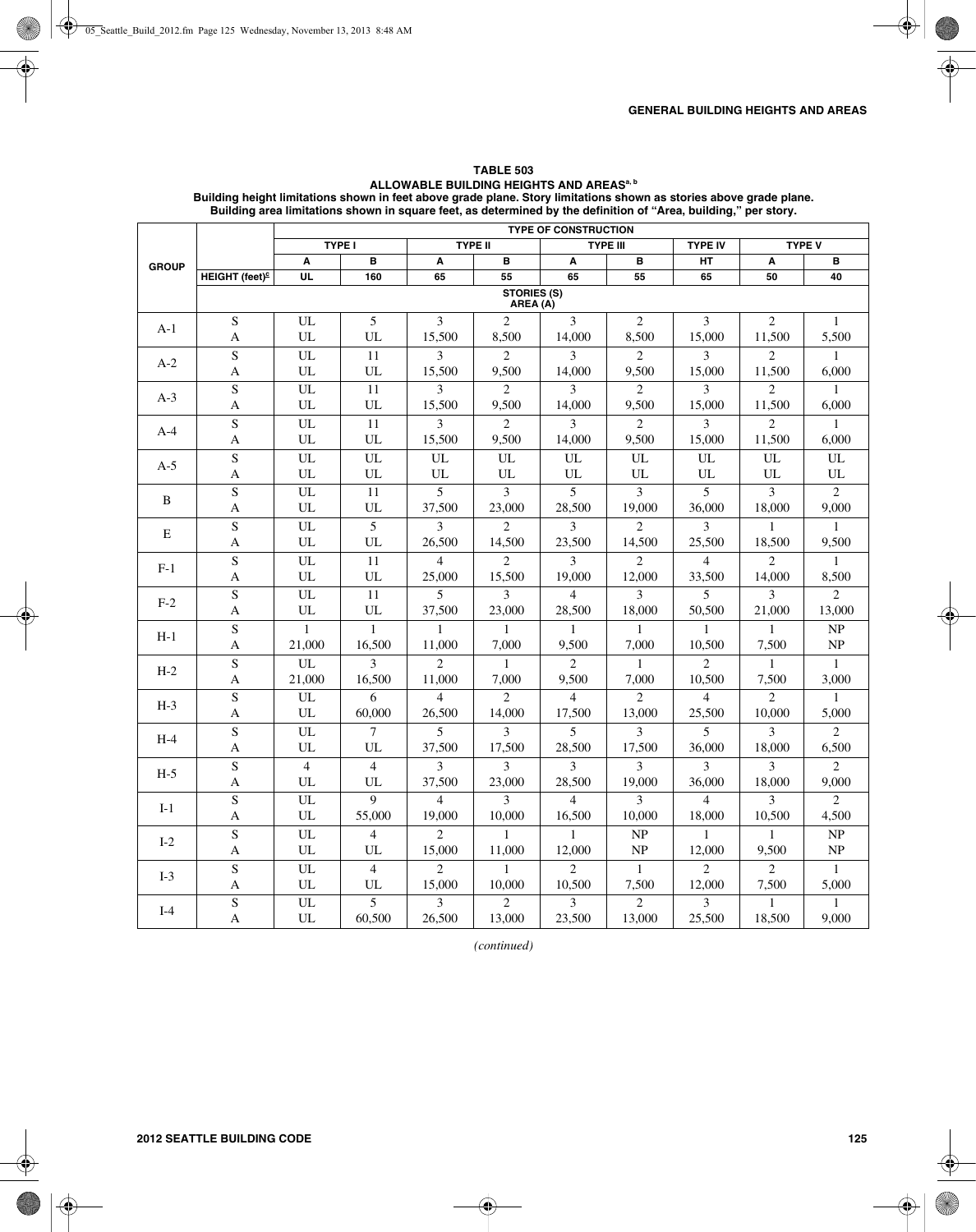|              |                                | <b>TYPE OF CONSTRUCTION</b> |                          |                |                |                |                 |                |                |                |  |  |  |  |
|--------------|--------------------------------|-----------------------------|--------------------------|----------------|----------------|----------------|-----------------|----------------|----------------|----------------|--|--|--|--|
|              |                                |                             | <b>TYPE I</b>            | <b>TYPE II</b> |                |                | <b>TYPE III</b> | <b>TYPE IV</b> |                | <b>TYPE V</b>  |  |  |  |  |
| <b>GROUP</b> |                                | A                           | B                        | A              | B              | A              | B               | <b>HT</b>      | A              | в              |  |  |  |  |
|              | HEIGHT (feet) <sup>c</sup>     | <b>UL</b>                   | 160                      | 65             | 55             | 65             | 55              | 65             | 50             | 40             |  |  |  |  |
|              | <b>STORIES (S)</b><br>AREA (A) |                             |                          |                |                |                |                 |                |                |                |  |  |  |  |
|              | S                              | UL                          | 11                       | $\overline{4}$ | 2              | 4              | $\overline{c}$  | 4              | 3              |                |  |  |  |  |
| M            | A                              | UL                          | UL                       | 21,500         | 12,500         | 18,500         | 12,500          | 20,500         | 14,000         | 9,000          |  |  |  |  |
| $R-1$        | S                              | UL                          | 11                       | $\overline{4}$ | 4              | 4              | 4               | 4              | ((3)) 4        | $\overline{2}$ |  |  |  |  |
|              | A                              | UL                          | UL                       | 24,000         | 16,000         | 24,000         | 16,000          | 20,500         | 12,000         | 7,000          |  |  |  |  |
| $R-2$        | S                              | UL                          | 11                       | 4              | 4              | 4              | 4               | 4              | ((3)) 4        | $\overline{2}$ |  |  |  |  |
|              | A                              | UL                          | UL                       | 24,000         | 16,000         | 24,000         | 16,000          | 20,500         | 12,000         | 7,000          |  |  |  |  |
| $R-3$        | ${\bf S}$                      | UL                          | 11                       | 4              | 4              | 4              | 4               | 4              | ((3)) 4        | 3              |  |  |  |  |
|              | A                              | UL                          | UL                       | UL             | UL             | UL             | UL              | UL             | UL             | UL             |  |  |  |  |
|              | S                              | ₩                           | $\overline{11}$          | $\overline{4}$ | $\overline{4}$ | $\overline{a}$ | $\overline{4}$  | $\overline{a}$ | 3              | 2              |  |  |  |  |
| $((R-4)$     | $\mathbf{A}$                   | ₩                           | Щ                        | 24,000         | 16,000         | 24,000         | 16,000          | 20,500         | 12,000         | 7,000)         |  |  |  |  |
| $S-1$        | S                              | UL                          | 11                       | $\overline{4}$ | $\overline{c}$ | 3              | 2               | 4              | 3              |                |  |  |  |  |
|              | A                              | UL                          | 48,000                   | 26,000         | 17,500         | 26,000         | 17,500          | 25,500         | 14,000         | 9,000          |  |  |  |  |
| $S-2$        | S                              | UL                          | 11                       | 5              | 3              | 4              | 3               | 5              | 4              | $\overline{2}$ |  |  |  |  |
|              | A                              | UL                          | 79,000                   | 39,000         | 26,000         | 39,000         | 26,000          | 38,500         | 21,000         | 13,500         |  |  |  |  |
| U            | ${\bf S}$                      | UL                          | $\overline{\phantom{0}}$ | 4              | 2              | 3              | $\overline{c}$  | 4              | $\overline{2}$ |                |  |  |  |  |
|              | А                              | UL                          | 35,500                   | 19,000         | 8,500          | 14,000         | 8,500           | 18,000         | 9,000          | 5,500          |  |  |  |  |

## **TABLE 503—continued ALLOWABLE BUILDING HEIGHTS AND AREASa, b**

For SI: 1 foot = 304.8 mm, 1 square foot =  $0.0929$  m<sup>2</sup>.

 $A =$  building area per story,  $S =$  stories above grade plane,  $UL =$  Unlimited,  $NP =$  Not permitted.

a. See the following sections for general exceptions to Table 503:

1. Section 504.2, Allowable building height and story increase due to automatic sprinkler system installation.

2. Section 506.2, Allowable building area increase due to street frontage.

3. Section 506.3, Allowable building area increase due to automatic sprinkler system installation.

4. Section 507, Unlimited area buildings.

b. See Chapter 4 for specific exceptions to the allowable height and areas in Chapter 5.

c. A maximum of 12 inches of insulation may be added to the roof of an existing building without such additional height contributing to the *building height*.

#### **SECTION 504 BUILDING HEIGHT**

**504.1 General.** The *building height* permitted by Table 503 shall be increased in accordance with Sections 504.2 and 504.3.

**Exception:** The *building height* of one-*story* aircraft hangars, aircraft paint hangars and buildings used for the manufacturing of aircraft shall not be limited if the building is provided with an *automatic sprinkler system* or *automatic fire-extinguishing system* in accordance with Chapter 9 and is entirely surrounded by *public ways* or *yards* not less in width than one and one-half times the *building height*.

**504.2 Automatic sprinkler system increase.** Where a building is equipped throughout with an *approved automatic sprinkler system* in accordance with Section 903.3.1.1, the value specified in Table 503 for maximum *building height* is increased by 20 feet (6096 mm) and the maximum number of *stories* is increased by one. These increases are permitted in addition to the *building area* increase in accordance with Sections 506.2 and 506.3. For Group R buildings equipped throughout with an *approved automatic sprinkler system* in accordance with Section 903.3.1.2, the value specified in Table 503 for maximum *building height* is increased by 20 feet (6096 mm) and the maximum number of *stories* is increased by one, but shall not exceed 60 feet (18 288 mm) or four *stories*, respectively.

**Exception:** The use of an *automatic sprinkler system* to increase *building heights* shall not be permitted for the following conditions:

- 1. Buildings, or portions of buildings, classified as a Group I-2 occupancy of Type IIB, III, IV or V construction.
- 2. Buildings, or portions of buildings, classified as a Group H-1, H-2, H-3 or H-5 occupancy.
- 3. Buildings where an *automatic sprinkler system* is substituted for fire-resistance rated construction in accordance with Table 601, Note d.

**504.3 Rooftop structures.** Towers, spires, steeples and other rooftop structures shall be constructed of materials consistent with the required type of construction of the building except where other construction is permitted by Section 1509.2.5. Such structures shall not be used for habitation or storage. The structures shall be unlimited in height if of noncombustible materials and shall not extend more than 20 feet (6096 mm) above the allowable *building height* if of combustible materials (see Chapter 15 for additional requirements).

➡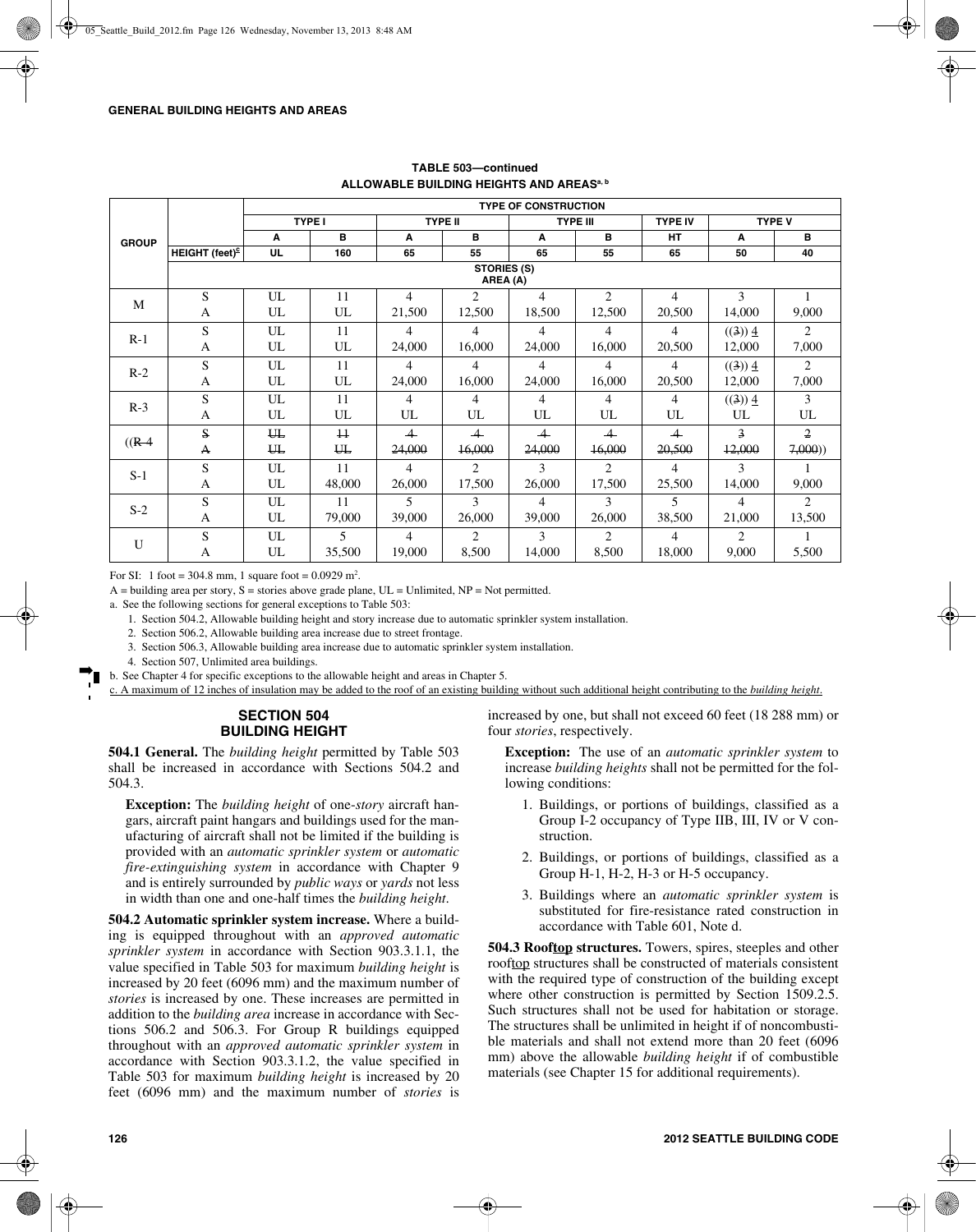$\Leftarrow$ 

## **SECTION 505 MEZZANINES AND EQUIPMENT PLATFORMS**

**505.1 General.** *Mezzanines* shall comply with Section 505.2. *Equipment platforms* shall comply with Section 505.3.

**Interpretation I505.1:** *Mezzanines* within individual *dwelling units* shall not be located above other *dwelling units* or common space other than corridors.

**505.2 Mezzanines.** A *mezzanine* or *mezzanines* in compliance with Section 505.2 shall be considered a portion of the *story* below. Such *mezzanines* shall not contribute to either the *building area* or number of *stories* as regulated by Section 503.1. The area of the *mezzanine* shall be included in determining the *fire area*. The clear height above and below the *mezzanine* floor construction shall be not less than 7 feet (2134 mm).

**505.2.1 Area limitation.** The aggregate area of a *mezzanine* or *mezzanines* within a room shall be not greater than ((one-third)) one-half of the floor area of that room or space in which they are located. The enclosed portion of a room shall not be included in a determination of the floor area of the room in which the *mezzanine* is located. In determining the allowable *mezzanine* area, the area of the *mezzanine* shall not be included in the floor area of the room.

Where a room contains both a *mezzanine* and an *equipment platform*, the aggregate area of the two raised floor levels shall be not greater than two-thirds of the floor area of that room or space in which they are located.

#### **Exception((s)):**

 $((1))$ . The aggregate area of *mezzanines* in buildings and structures of Type I or II construction for special industrial occupancies in accordance with Section 503.1.1 shall be not greater than twothirds of the floor area of the room.

((2. The aggregate area of *mezzanines* in buildings and structures of Type I or II construction shall be not greater than one half of the floor area of the room in buildings and structures equipped throughout with an *approved automatic sprinkler system* in accordance with Section 903.3.1.1 and an *approved emergency voice/alarm communication system* in accordance with Section  $907.5.2.2.1$ 

**Interpretation I505.2:** Only the following unenclosed areas of the room or space containing the *mezzanine* shall be used for purposes of calculating the allowable *mezzanine* floor area:

- 1. Areas with a ceiling height of at least 7 feet located directly below the *mezzanine*, except that no additional area benefit shall be gained for stacked *mezzanines*, and;
- 2. Areas where the ceiling has a slope of less than 2:12 and with a ceiling height of at least 14 feet plus the thickness of the *mezzanine* floor construction, and;
- 3. Areas where the ceiling has a slope of 2:12 or more and has a ceiling height of at least 12 feet plus the thickness of the *mezzanine* floor construction, provided that the *mezzanine* complies with Section 1208.2, exception 2.

Within a *dwelling unit*, enclosed or unenclosed portions of the entire floor level containing the *mezzanine* that meet requirements of this interpretation for the room area may be used for purposes of calculating the allowable *mezzanine* floor area.

**505.2.2 Means of egress.** The *means of egress* for *mezzanines* shall comply with the applicable provisions of Chapter 10.



**Basis for Calculating Allowable Mezzanine Area** When Using Sloped Ceiling Provisions



Basis for Calculating Allowable Mezzanine Area **With Other Conditions** 

**FIGURE 505.2**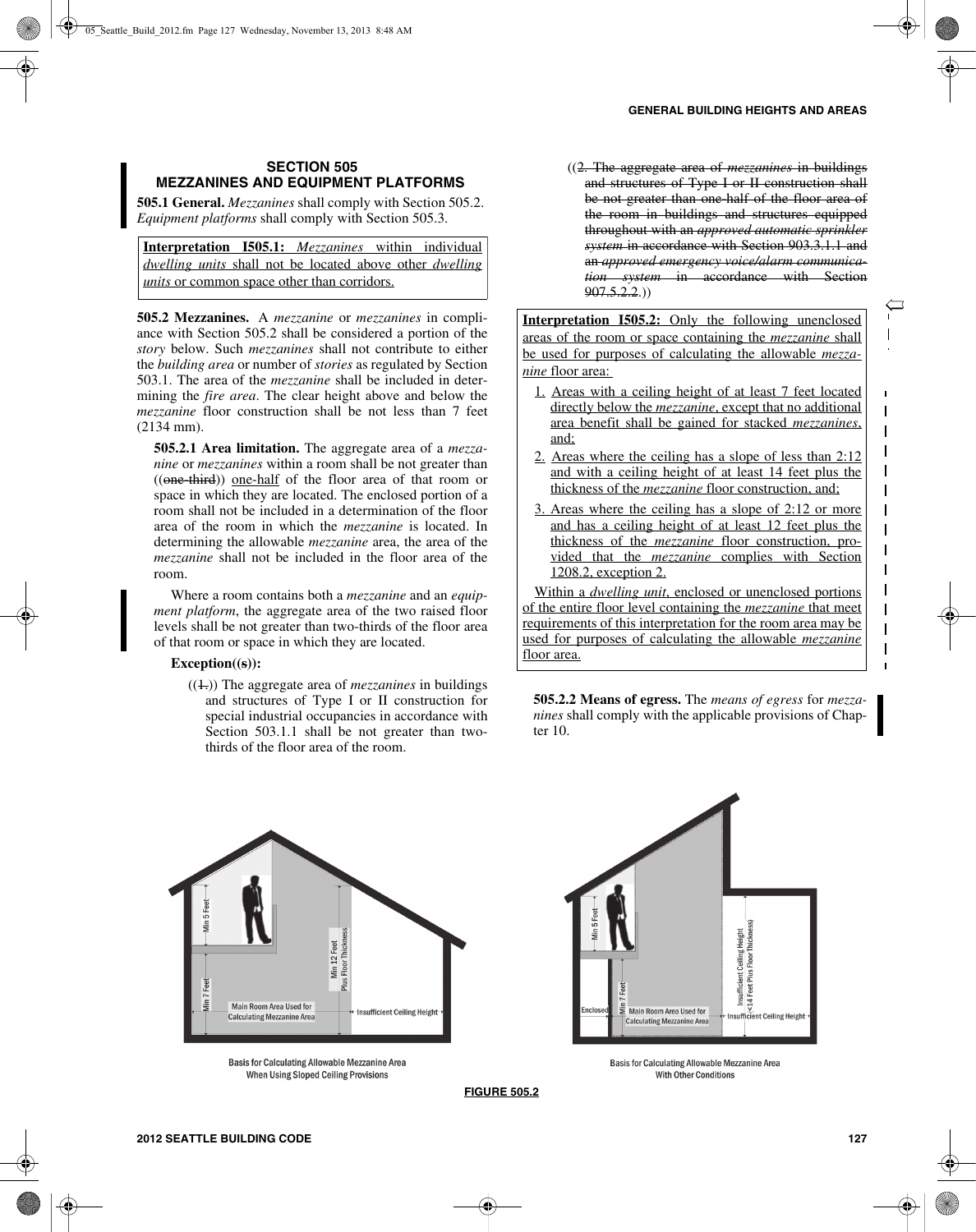**505.2.3 Openness.** A *mezzanine* shall be open and unobstructed to the room in which such *mezzanine* is located except for walls not more than 42 inches (1067 mm) in height, columns and posts.

## **Exceptions:**

- 1. *Mezzanines* or portions thereof are not required to be open to the room in which the *mezzanines* are located, provided that the *occupant load* of the aggregate area of the enclosed space is not greater than 10.
- 2. A *mezzanine* having two or more *means of egress* is not required to be open to the room in which the *mezzanine* is located if at least one of the *means of egress* provides direct access to an *exit* from the *mezzanine* level.
- 3. *Mezzanines* or portions thereof are not required to be open to the room in which the *mezzanines* are located, provided that the aggregate floor area of the enclosed space is not greater than 10 percent of the allowable *mezzanine* area.
- 4. In industrial facilities, *mezzanines* used for control equipment are permitted to be glazed on all sides.
- 5. In occupancies other than Groups H and I, that are no more than two *stories* above *grade plane* and equipped throughout with an *automatic sprinkler system* in accordance with Section 903.3.1.1, a *mezzanine* having two or more *means of egress* shall not be required to be open to the room in which the *mezzanine* is located.

**505.2.4 Construction.** *Mezzanines* and building elements supporting only the *mezzanine* shall comply with the fireresistance ratings for floor construction in Table 601.

**505.3 Equipment platforms.** *Equipment platforms* in buildings shall not be considered as a portion of the floor below. Such *equipment platforms* shall not contribute to either the *building area* or the number of *stories* as regulated by Section 503.1. The area of the *equipment platform* shall not be included in determining the *fire area* in accordance with Section 903. *Equipment platforms* shall not be a part of any *mezzanine* and such platforms and the walkways, *stairs*, *alternating tread devices* and ladders providing access to an *equipment platform* shall not serve as a part of the *means of egress* from the building. *Equipment platforms* and building elements supporting only the platform shall comply with the fire-resistance ratings for floor construction in Table 601.

**505.3.1 Area limitation.** The aggregate area of all *equipment platforms* within a room shall be not greater than two-thirds of the area of the room in which they are located. Where an *equipment platform* is located in the same room as a *mezzanine*, the area of the *mezzanine* shall be determined by Section 505.2.1 and the combined aggregate area of the *equipment platforms* and *mezzanines* shall be not greater than two-thirds of the room in which they are located.

**505.3.2 Automatic sprinkler system.** Where located in a building that is required to be protected by an *automatic* *sprinkler system*, *equipment platforms* shall be fully protected by sprinklers above and below the platform, where required by the standards referenced in Section 903.3.

**505.3.3 Guards.** *Equipment platforms* shall have *guards* where required by Section 1013.2.

## **SECTION 506 BUILDING AREA MODIFICATIONS**

**506.1 General.** The *building areas* limited by Table 503 shall be permitted to be increased due to frontage  $(I_f)$  and *automatic sprinkler system* protection *(Is )* in accordance with Equation 5-1:

$$
A_a = \{A_t + [A_t \times I_f] + [A_t \times I_s] \}
$$
 (Equation 5-1)

where:

- *Aa* = Allowable *building area* per *story* (square feet).
- $A_t$  = Tabular *building area* per *story* in accordance with Table 503 (square feet).
- $I_f$  = Area increase factor due to frontage as calculated in accordance with Section 506.2.
- $I<sub>s</sub>$  = Area increase factor due to sprinkler protection as calculated in accordance with Section 506.3.

**506.2 Frontage increase.** Every building shall adjoin or have access to a *public way* to receive a *building area* increase for frontage. Where a building has more than 25 percent of its perimeter on a *public way* or open space having a width of not less than 20 feet (6096 mm), the frontage increase shall be determined in accordance with Equation 5-2:

$$
I_f = [F/P - 0.25]W/30
$$
 (Equation 5-2)

where:

- $I_f$  = Area increase due to frontage.
- *F* = Building perimeter that fronts on a *public way* or open space having 20 feet (6096 mm) open minimum width (feet).
- *P* = Perimeter of entire building (feet).
- *W* = Width of *public way* or open space (feet) in accordance with Section 506.2.1.

**506.2.1 Width limits.** To apply this section the value of *W* shall be not less than 20 feet (6096 mm). Where the value of *W* varies along the perimeter of the building, the calculation performed in accordance with Equation 5-2 shall be based on the weighted average calculated in accordance with Equation 5-3 for portions of the exterior perimeter walls where the value of *W* is greater than or equal to 20 feet (6096 mm). Where the value of *W* is greater than 30 feet (9144 mm), a value of 30 feet (9144 mm) shall be used in calculating the weighted average, regardless of the actual width of the open space. *W* shall be measured perpendicular from the face of the building to the closest interior *lot line*. Where the building fronts on a *public way*, the entire width of the *public way* shall be used. Where two or more buildings are on the same *lot*, *W* shall be measured from the exterior face of each building to the opposing exterior face of each adjacent building, as applicable.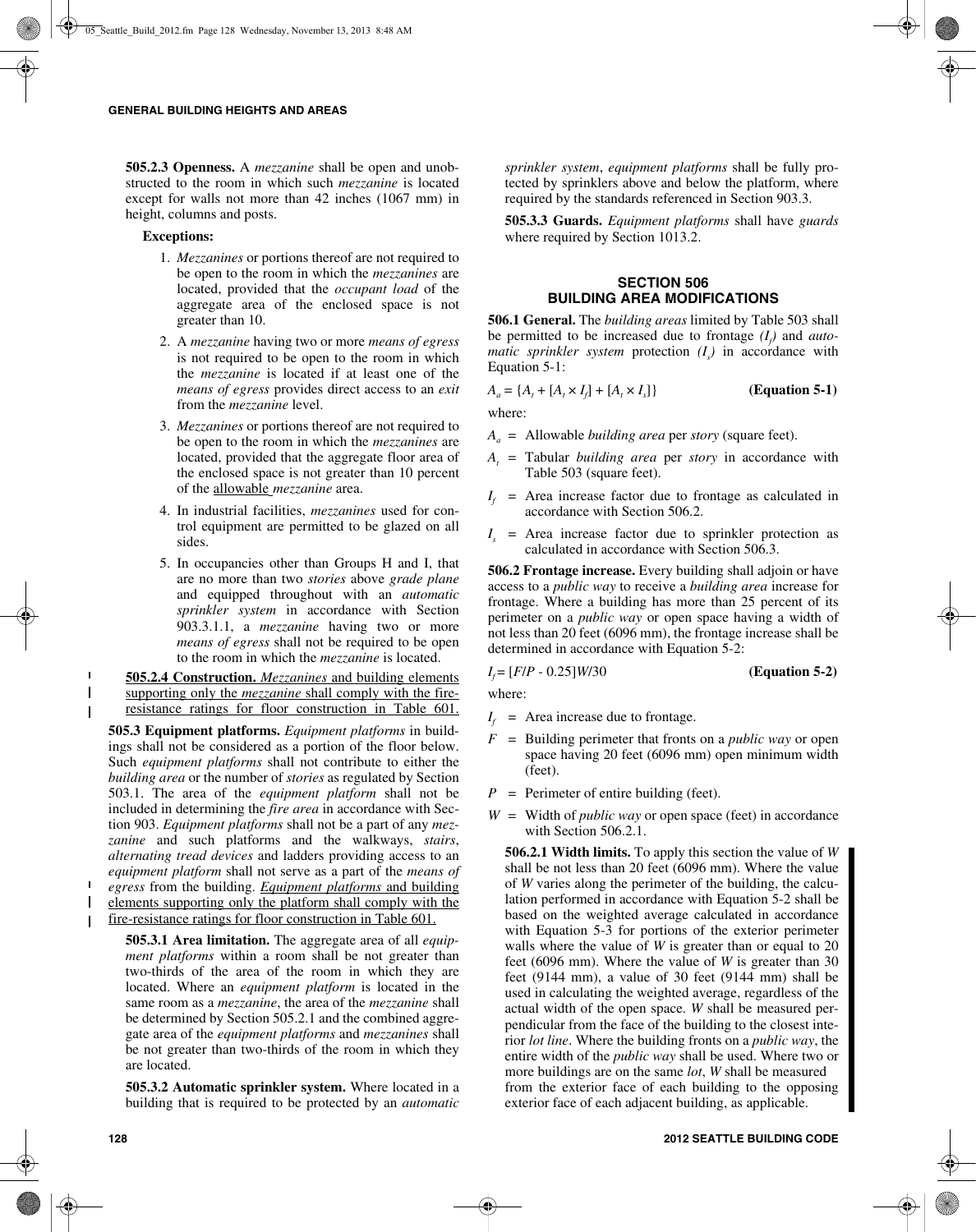Weighted average  $W = (L_1 \times w_1 + L_2 \times w_2 + L_3 \times w_3 \ldots)/F$ . **(Equation 5-3)**

where:

- $L =$  Length of a portion of the exterior perimeter wall.
- $w_n$  = Width of open space associated with that portion of the exterior perimeter wall.
- *F* = Building perimeter that fronts on a *public way* or open space having a width of 20 feet (6096 mm) or more.

**Exception:** Where the building meets the requirements of Section 507, as applicable, except for compliance with the 60-foot (18 288 mm) *public way* or *yard* requirement, and the value of *W* is greater than 30 feet (9144 mm), the value of *W* divided by 30 shall be limited to a maximum of 2.

**506.2.2 Open space limits.** Such open space shall be either on the same *lot* or dedicated for public use and shall be accessed from a street or *approved fire lane*.

**506.3 Automatic sprinkler system increase.** Where a building is equipped throughout with an *approved automatic sprinkler system* in accordance with Section 903.3.1.1, the *building area* limitation in Table 503 is permitted to be increased by an additional 200 percent  $(I_s = 2)$  for buildings with more than one *story above grade plane* and an additional 300 percent  $(I_s = 3)$  for buildings with no more than one *story above grade plane*. These increases are permitted in addition to the height and *story* increases in accordance with Section 504.2.

**Exception:** The use of an *automatic sprinkler system* to increase the building area limitation shall not be permitted for the following conditions:

- 1. Buildings classified as a Group H-1 occupancy.
- 2. Buildings, or portions of buildings, classified as either a Group H-2 or H-3 occupancy. For buildings containing such occupancies, the allowable area shall be determined in accordance with Section 508.4.2, with the sprinkler system increase applicable only to the portions of the building not classified as Group H-2 or H-3.
- 3. Buildings where an *automatic sprinkler system* is substituted for fire-resistance rated construction in accordance with Table 601, Note d.

**[W] 506.4 Single occupancy buildings with more than one story.** The total allowable *building area* of a single occupancy building with more than one *story above grade plane* shall be determined in accordance with this section. The actual aggregate *building area* at all *stories* in the building shall not exceed the total allowable *building area*.

**Exception:** ((A single *basement*)) <u>Basements</u> need not be included in the total allowable *building area*, provided each such *basement* does not exceed the area permitted for a building with no more than one *story above grade plane*.

**506.4.1 Area determination.** The total allowable *building area* of a single occupancy building with more than one *story above grade plane* shall be determined by multiply-

- 1. For buildings with two *stories above grade plane*, multiply by 2;
- 2. For buildings with three or more *stories above grade plane*, multiply by 3; and
- 3. No *story* shall exceed the allowable *building area* per *story*  $(A_{a})$ , as determined in Section 506.1, for the occupancies on that *story*.

#### **Exceptions:**

- 1. Unlimited area buildings in accordance with Section 507.
- 2. The maximum area of a building equipped throughout with an *automatic sprinkler system* in accordance with Section 903.3.1.2 shall be determined by multiplying the allowable area per *story*  $(A_a)$ , as determined in Section 506.1, by the number of *stories above grade plane*.

**Note:** NFPA 13R sprinkler systems are limited to buildings of Group R up to and including four stories in height. See Section 903.3.1.2.

**[W] 506.5 Mixed occupancy area determination.** The total allowable *building area* for buildings containing mixed occupancies shall be determined in accordance with the applicable provisions of this section. ((A single *basement*)) Basements need not be included in the total allowable *building area*, provided each such *basement* does not exceed the area permitted for a building with no more than one *story above grade plane*.

**506.5.1 No more than one story above grade plane.** For buildings with no more than one *story above grade plane* and containing mixed occupancies, the total *building area* shall be determined in accordance with the applicable provisions of Section 508.1.

**506.5.2 More than one story above grade plane.** For buildings with more than one *story above grade plane* and containing mixed occupancies, each *story* shall individually comply with the applicable requirements of Section 508.1. For buildings with more than three *stories above grade plane*, the total *building area* shall be such that the aggregate sum of the ratios of the actual area of each *story* divided by the allowable area of such *stories* based on the applicable provisions of Section 508.1 shall not exceed 3.

## **SECTION 507 UNLIMITED AREA BUILDINGS**

**507.1 General.** The area of buildings of the occupancies and configurations specified in Sections 507.1 through 507.12 shall not be limited.

**Exception:** Other occupancies shall be permitted in unlimited area buildings in accordance with the provisions of Section 508.2.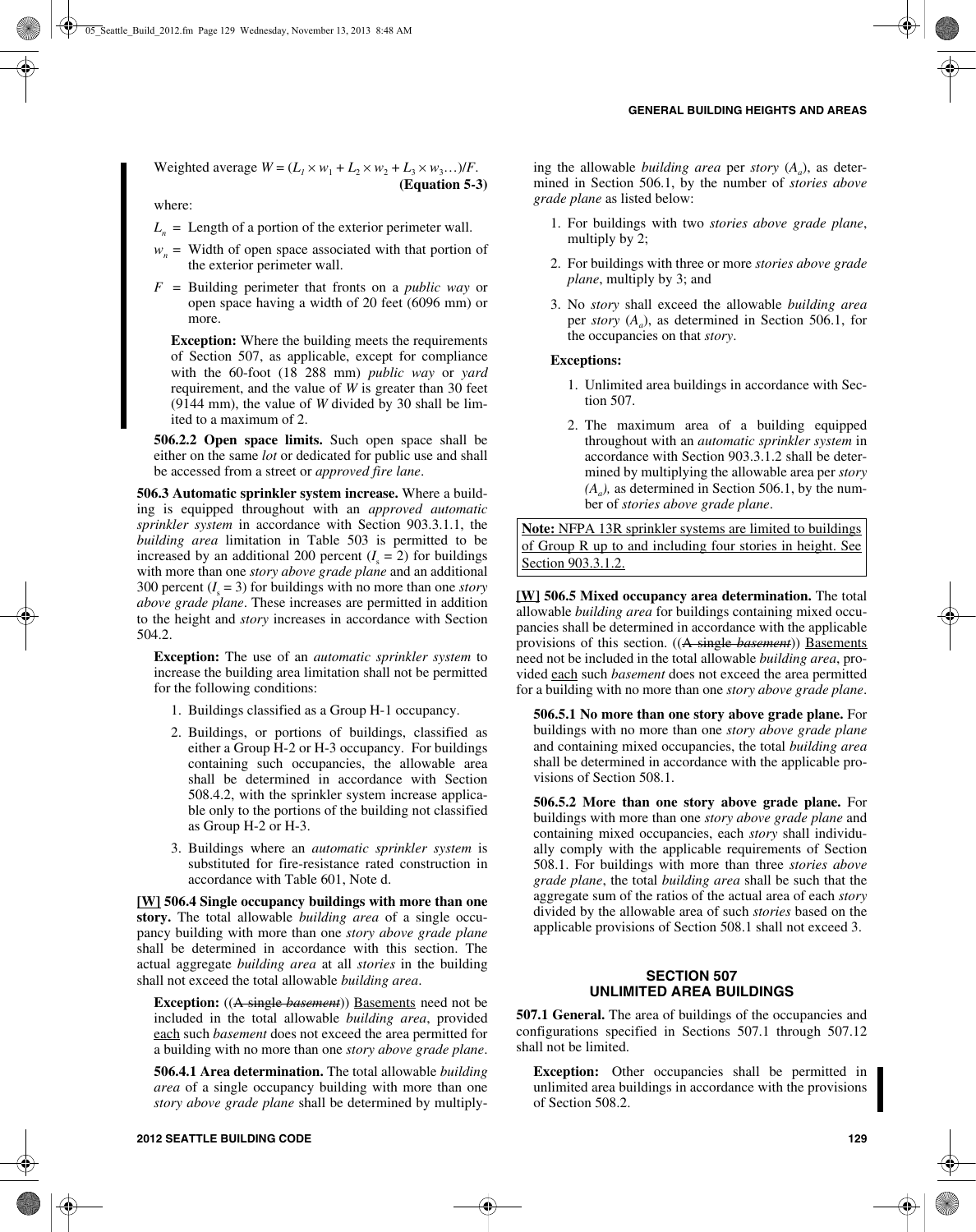Where Sections 507.2 through 507.12 require buildings to be surrounded and adjoined by *public ways* and *yards,* those open spaces shall be determined as follows:

- 1. *Yards* shall be measured from the building perimeter in all directions to the closest interior *lot lines* or to the exterior face of an opposing building located on the same *lot*, as applicable.
- 2. Where the building fronts on a *public way*, the entire width of the *public way* shall be used.

**507.2 Nonsprinklered, one story.** The area of a Group F-2 or S-2 building no more than one *story* in height shall not be limited where the building is surrounded and adjoined by *public ways* or *yards* not less than 60 feet (18 288 mm) in width.

**507.3 Sprinklered, one story.** The area of a Group B, F, M or S building no more than one *story above grade plane* of any construction type, or the area of a Group A-4 building no more than one story above grade plane of other than Type V construction, shall not be limited where the building is provided with an *automatic sprinkler system* throughout in accordance with Section 903.3.1.1 and is surrounded and adjoined by *public ways* or *yards* not less than 60 feet (18 288 mm) in width.

## **Exceptions:**

- 1. Buildings and structures of Types I and II construction for rack storage facilities that do not have access by the public shall not be limited in height, provided that such buildings conform to the requirements of Sections 507.3 and 903.3.1.1 and Chapter 32 of the *International Fire Code*.
- 2. The *automatic sprinkler system* shall not be required in areas occupied for indoor participant sports, such as tennis, skating, swimming and equestrian activities in occupancies in Group A-4, provided that:
	- 2.1. *Exit* doors directly to the outside are provided for occupants of the participant sports areas; and
	- 2.2. The building is equipped with a *fire alarm system* with *manual fire alarm boxes* installed in accordance with Section 907.

**507.3.1 Mixed occupancy buildings with Groups A-1** and A-2. Group A-1 and A-2 occupancies of other than Type V construction shall be permitted within mixed occupancy buildings of unlimited area complying with Section 507.3, provided:

- 1. Group A-1 and A-2 occupancies are separated from other occupancies as required for separated occupancies in Section 508.4.4 with no reduction allowed in the *fire-resistance rating* of the separation based upon the installation of an *automatic sprinkler system*;
- 2. Each area of the portions of the building used for Group A-1 or A-2 occupancies shall not exceed the maximum allowable area permitted for such occupancies in Section 503.1; and

3. *Exit* doors from Group A-1 and A-2 occupancies shall discharge directly to the exterior of the building.

**507.4 Two story.** The area of a Group B, F, M or S building no more than two *stories above grade plane* shall not be limited where the building is equipped throughout with an *automatic sprinkler system* in accordance with Section 903.3.1.1, and is surrounded and adjoined by *public ways* or *yards* not less than 60 feet (18 288 mm) in width.

**507.5 Reduced open space.** The *public ways* or *yards* of 60 feet (18 288 mm) in width required in Sections 507.2, 507.3, 507.4, 507.6 and 507.11 shall be permitted to be reduced to not less than 40 feet (12 192 mm) in width provided all of the following requirements are met:

- 1. The reduced width shall not be allowed for more than 75 percent of the perimeter of the building.
- 2. The *exterior walls* facing the reduced width shall have a *fire-resistance rating* of not less than 3 hours.
- 3. Openings in the *exterior walls* facing the reduced width shall have opening protectives with a *fire protection rating* of not less than 3 hours.

**507.6 Group A-3 buildings of Type II construction.** The area of a Group A-3 building no more than one *story above grade plane*, used as a *place of religious worship*, community hall, dance hall, exhibition hall, gymnasium, lecture hall, indoor *swimming pool* or tennis court of Type II construction, shall not be limited provided all of the following criteria are met:

- 1. The building shall not have a *stage* other than a *platform*.
- 2. The building shall be equipped throughout with an *automatic sprinkler system* in accordance with Section 903.3.1.1.
- 3. The building shall be surrounded and adjoined by *public ways* or *yards* not less than 60 feet (18 288 mm) in width.

**507.7 Group A-3 buildings of Types III and IV construction.** The area of a Group A-3 building of Type III or IV construction, with no more than one *story above grade plane*, and used as a *place of religious worship*, community hall, dance hall, exhibition hall, gymnasium, lecture hall, indoor *swimming pool* or tennis court, shall not be limited provided all of the following criteria are met:

- 1. The building shall not have a *stage* other than a *platform*.
- 2. The building shall be equipped throughout with an *automatic sprinkler system* in accordance with Section 903.3.1.1.
- 3. The assembly floor shall be located at or within 21 inches (533 mm) of street or grade level and all *exits* are provided with ramps complying with Section 1010.1 to the street or grade level.
- 4. The building shall be surrounded and adjoined by *public ways* or *yards* not less than 60 feet (18 288 mm) in width.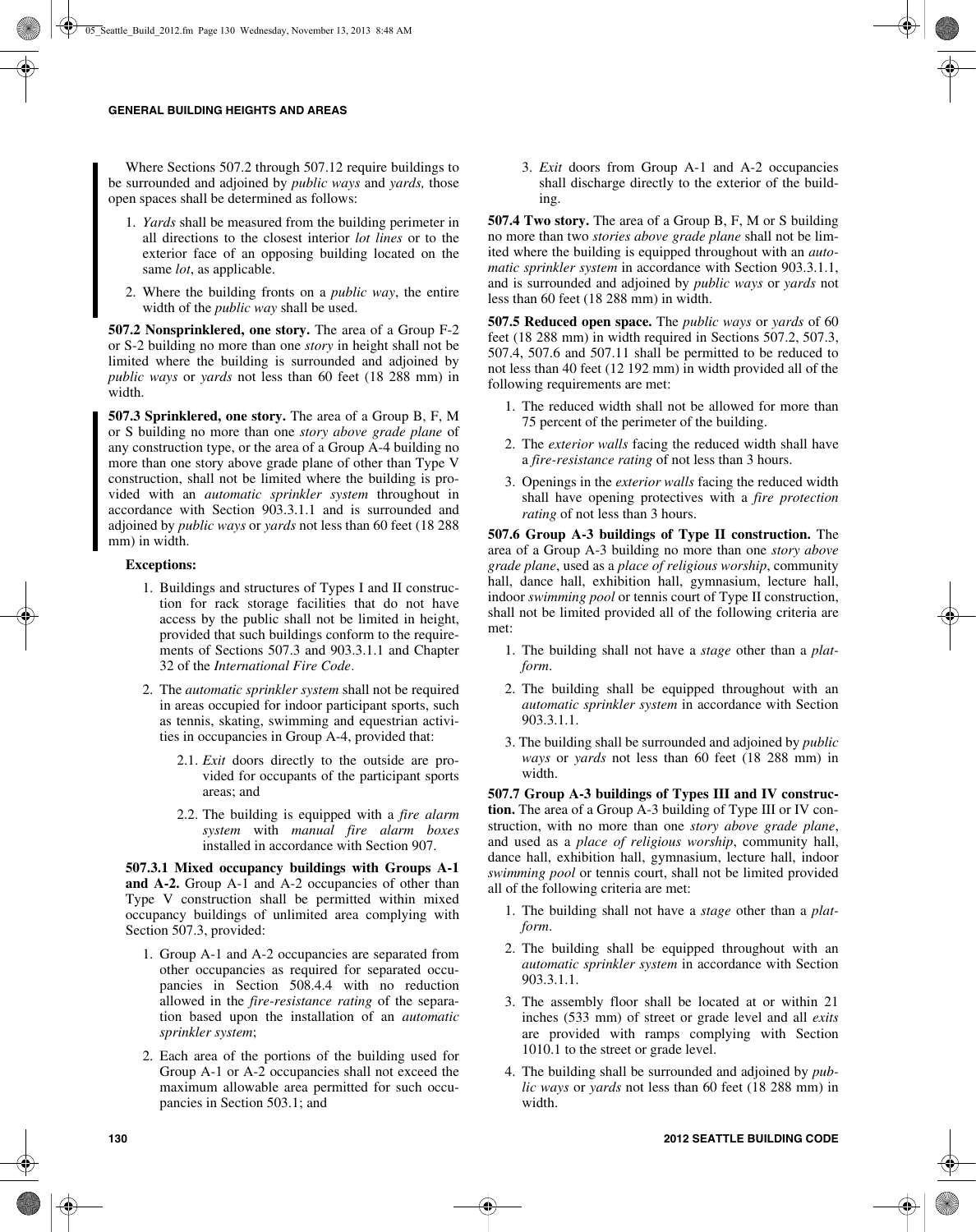**507.8 Group H occupancies.** Group H-2, H-3 and H-4 occupancies shall be permitted in unlimited area buildings containing Group F and S occupancies in accordance with Sections 507.3 and 507.4 and the provisions of Sections 507.8.1 through 507.8.4.

**507.8.1 Allowable area.** The aggregate floor area of Group H occupancies located in an unlimited area building shall not exceed 10 percent of the area of the building nor the area limitations for the Group H occupancies as specified in Table 503 as modified by Section 506.2 based upon the perimeter of each Group H floor area that fronts on a *public way* or open space.

**507.8.1.1 Located within the building.** The aggregate floor area of Group H occupancies not located at the perimeter of the building shall not exceed 25 percent of the area limitations for the Group H occupancies as specified in Table 503.

**507.8.1.1.1 Liquid use, dispensing and mixing rooms.** Liquid use, dispensing and mixing rooms having a floor area of not more than 500 square feet  $(46.5 \text{ m}^2)$  need not be located on the outer perimeter of the building where they are in accordance with the *International Fire Code* and NFPA 30.

**507.8.1.1.2 Liquid storage rooms.** Liquid storage rooms having a floor area of not more than 1,000 square feet  $(93 \text{ m}^2)$  need not be located on the outer perimeter where they are in accordance with the *International Fire Code* and NFPA 30.

**507.8.1.1.3 Spray paint booths.** Spray paint booths that comply with the *International Fire Code* need not be located on the outer perimeter.

**507.8.2 Located on building perimeter.** Except as provided for in Section 507.8.1.1, Group H occupancies shall be located on the perimeter of the building. In Group H-2 and H-3 occupancies, not less than 25 percent of the perimeter of such occupancies shall be an *exterior wall*.

**507.8.3 Occupancy separations.** Group H occupancies shall be separated from the remainder of the unlimited area building and from each other in accordance with Table 508.4.

**507.8.4 Height limitations.** For two-*story* unlimited area buildings, Group H occupancies shall not be located more than one *story above grade plane* unless permitted based on the allowable height in *stories* and feet as set forth in Table 503 for the type of construction of the unlimited area building.

**507.9 Aircraft paint hangar.** The area of a Group H-2 aircraft paint hangar no more than one *story above grade plane* shall not be limited where such aircraft paint hangar complies with the provisions of Section 412.6 and is surrounded and adjoined by *public ways* or *yards* not less in width than one and one-half times the *building height*.

**507.10 Group E buildings.** The area of a Group E building no more than one *story above grade plane*, of Type II, IIIA or IV construction, shall not be limited provided all of the following criteria are met:

- 1. Each classroom shall have not less than two *means of egress*, with one of the *means of egress* being a direct *exit* to the outside of the building complying with Section 1020.
- 2. The building is equipped throughout with an *automatic sprinkler system* in accordance with Section 903.3.1.1.
- 3. The building is surrounded and adjoined by *public ways* or *yards* not less than 60 feet (18 288 mm) in width.

**507.11 Motion picture theaters.** In buildings of Type II construction, the area of a motion picture theater located on the first *story above grade plane* shall not be limited provided the building is provided with an *automatic sprinkler system* throughout in accordance with Section 903.3.1.1 and is surrounded and adjoined by *public ways* or *yards* not less than 60 feet (18 288 mm) in width.

**507.12 Covered and open mall buildings and anchor buildings.** The area of *covered and open mall buildings* and *anchor buildings* not exceeding three *stories* in height that comply with Section 402 shall not be limited.

## **SECTION 508 MIXED USE AND OCCUPANCY**

**508.1 General.** Each portion of a building shall be individually classified in accordance with Section 302.1. Where a building contains more than one occupancy group, the building or portion thereof shall comply with the applicable provisions of Section 508.2, 508.3 or 508.4, or a combination of these sections.

## **Exceptions:**

- 1. Occupancies separated in accordance with Section 510.
- 2. Where required by Table 415.5.2, areas of Group H-1, H-2 and H-3 occupancies shall be located in a *detached building* or structure.
- 3. Uses within *live/work units*, complying with Section 419, are not considered separate occupancies.
- [W] 4. Offices, mercantile, food preparation establishments for off-site consumption, personal care salons or similar uses in Group R *dwelling units*, which are conducted primarily by the occupants of a *dwelling unit* and are secondary to the use of the unit for *dwelling* purposes, and which do not exceed 500 square feet  $(46.4 \text{ m}^2)$ , are not considered a separate occupancy.

**508.2 Accessory occupancies.** Accessory occupancies are those occupancies that are ancillary to the main occupancy of the building or portion thereof. Accessory occupancies shall comply with the provisions of Sections 508.2.1 through 508.2.4.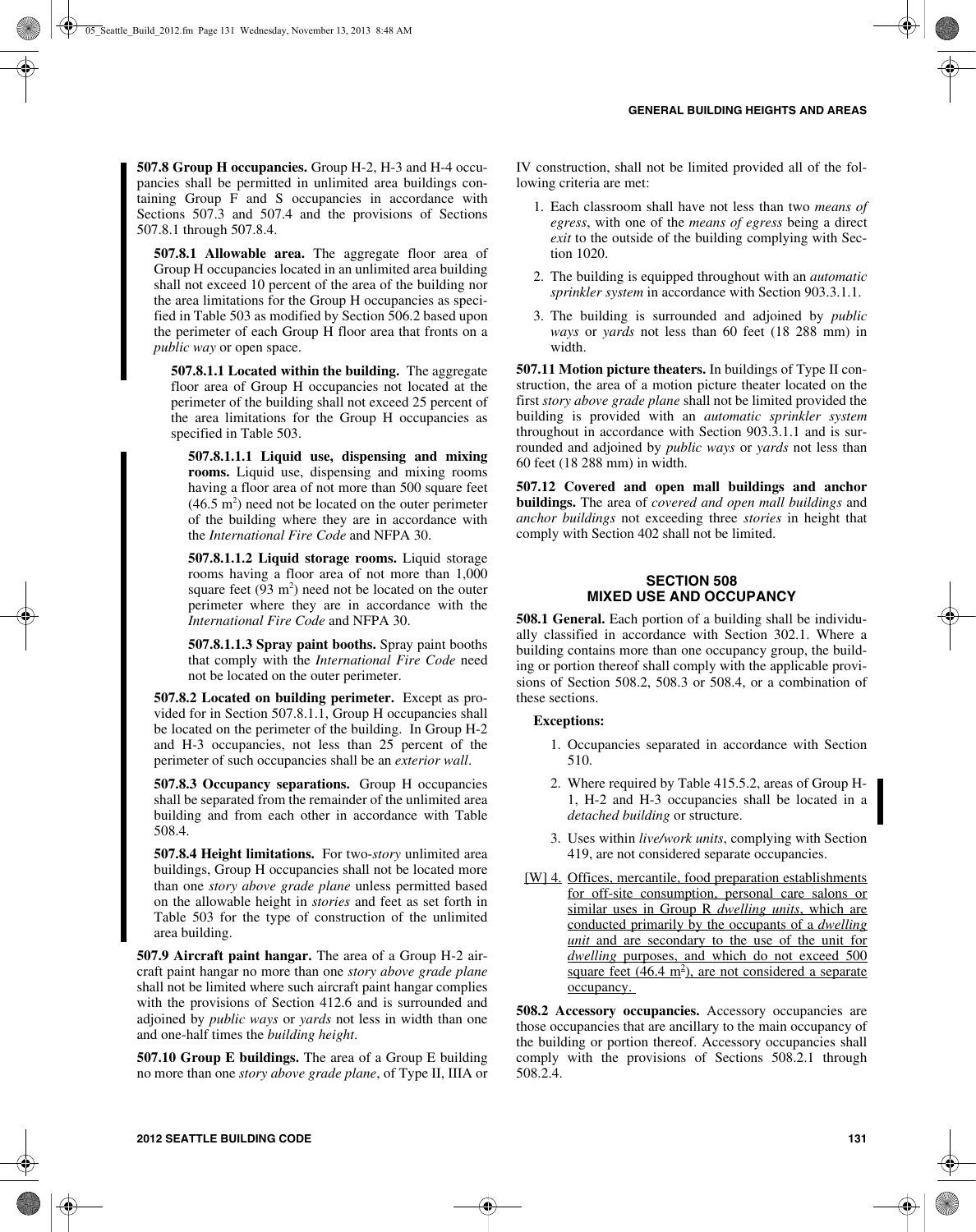**508.2.1 Area limitations.** Aggregate accessory occupancies shall not occupy more than 10 percent of the *building area* of the *story* in which they are located and shall not exceed the tabular values in Table 503, without *building area* increases in accordance with Section 506 for such accessory occupancies.

**508.2.2 Occupancy classification.** Accessory occupancies shall be individually classified in accordance with Section 302.1. The requirements of this code shall apply to each portion of the building based on the occupancy classification of that space.

**508.2.3 Allowable building area and height.** The allowable *building area and height* of the building shall be based on the allowable *building area and height* for the main occupancy in accordance with Section 503.1. The height of each accessory occupancy shall not exceed the tabular values in Table 503, without increases in accordance with Section 504 for such accessory occupancies. The *building area* of the accessory occupancies shall be in accordance with Section 508.2.1.

**508.2.4 Separation of accessory occupancies.** No separation is required between accessory occupancies and the main occupancy.

#### **Exceptions:**

➡

\*

- 1. Group H-2, H-3, H-4 and H-5 occupancies shall be separated from all other occupancies in accordance with Section 508.4.
- 2. Group I-1, R-1, R-2 and R-3 *dwelling units* and *sleeping units* shall be separated from other *dwelling* or *sleeping units* and from accessory occupancies contiguous to them in accordance with the requirements of Section 420.

**508.3 Nonseparated occupancies.** Buildings or portions of buildings that comply with the provisions of this section shall be considered as nonseparated occupancies.

**508.3.1 Occupancy Classification.** Nonseparated occupancies shall be individually classified in accordance with Section 302.1. The requirements of this code shall apply to each portion of the building based on the occupancy classification of that space. In addition, the most restrictive provisions of Chapter 9 which apply to the nonseparated occupancies shall apply to the total nonseparated occupancy area. Where nonseparated occupancies occur in a *high-rise building*, the most restrictive requirements of Section 403 which apply to the nonseparated occupancies shall apply throughout the *high-rise building*.

**508.3.2 Allowable building area and height.** The allowable *building area and height* of the building or portion thereof shall be based on the most restrictive allowances for the occupancy groups under consideration for the type of construction of the building in accordance with Section 503.1.

**508.3.3 Separation.** No separation is required between nonseparated occupancies.

## **Exceptions:**

- 1. Group H-2, H-3, H-4 and H-5 occupancies shall be separated from all other occupancies in accordance with Section 508.4.
- 2. Group I-1, R-1, R-2 and R-3 *dwelling units* and *sleeping units* shall be separated from other *dwelling* or *sleeping units* and from other occupancies contiguous to them in accordance with the requirements of Section 420.

**508.4 Separated occupancies.** Buildings or portions of buildings that comply with the provisions of this section shall be considered as separated occupancies.

## **Exceptions:**

- 1. No separation is required between Group A-2 or A-3 and Groups B or M occupancies when both are protected by an *automatic sprinkler system*.
- 2. Subject to the approval of the *building official*, unprotected openings are permitted in separations between parking areas and enclosed portions of buildings such as entry lobbies and similar areas provided:
	- 2.1. The floors of the enclosed building with unprotected openings are protected by an *automatic sprinkler system*;
	- 2.2. The openings are glazed with either tempered or laminated glazing materials;
	- 2.3. When required by the *building official*, the glazing is protected on the parking side with a sprinkler system designed to wet the entire glazed surface; and
	- 2.4. The parking areas are used primarily for passenger loading and unloading and vehicle drivethrough uses.

**508.4.1 Occupancy classification.** Separated occupancies shall be individually classified in accordance with Section 302.1. Each separated space shall comply with this code based on the occupancy classification of that portion of the building.

**508.4.2 Allowable building area.** In each *story*, the *building area* shall be such that the sum of the ratios of the actual *building area* of each separated occupancy divided by the allowable *building* area of each separated occupancy shall not exceed 1.

**508.4.3 Allowable height.** Each separated occupancy shall comply with the *building height* limitations based on the type of construction of the building in accordance with Section 503.1.

**Exception:** Special provisions permitted by Section 510 shall permit occupancies at *building heights* other than provided in Section 503.1.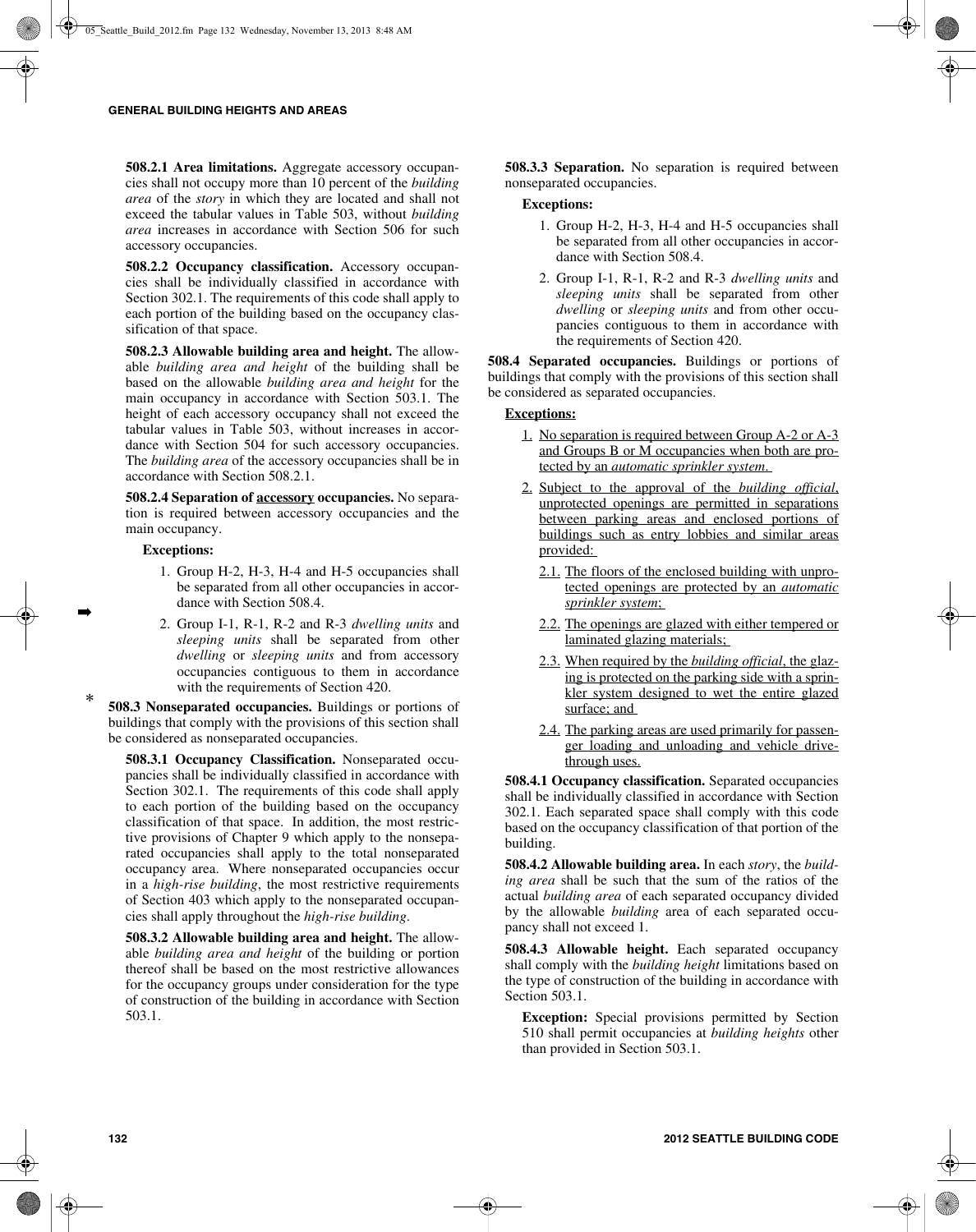| <b>OCCUPANCY</b>        | A, E                           |                          | $\overline{\mathbf{B}}$ |                | $1-1^a$ , $1-3$ , $1-4$ |                | L <sub>2</sub>           |                          | $R^a$  |                | $F-2, S-2^b, U$ |                          | $((B,))$ F-1,<br>M, S-1 |                          | $H-1$ |           | $H-2$          |                | $H-3. H-4$     |                | $H-5$          |           |
|-------------------------|--------------------------------|--------------------------|-------------------------|----------------|-------------------------|----------------|--------------------------|--------------------------|--------|----------------|-----------------|--------------------------|-------------------------|--------------------------|-------|-----------|----------------|----------------|----------------|----------------|----------------|-----------|
|                         | s                              | <b>NS</b>                | $\mathbf{s}$            | <b>NS</b>      | s                       | <b>NS</b>      | s                        | <b>NS</b>                | s      | <b>NS</b>      | s               | <b>NS</b>                | s                       | <b>NS</b>                | s     | <b>NS</b> | s              | <b>NS</b>      | s              | <b>NS</b>      | s              | <b>NS</b> |
| A, E                    | N                              | N                        |                         | $\overline{2}$ |                         | $\overline{2}$ | $\overline{c}$           | NP                       |        | $\overline{2}$ | N               |                          |                         | $\overline{2}$           | NP    | NP        | 3              | $\overline{4}$ | $\overline{2}$ | 3              | 2              | NP        |
| $\overline{B}$          | $=$                            | $\equiv$                 | $\mathbf N$             | $\mathbf N$    |                         | $\overline{2}$ | $\overline{2}$           | NP                       | Ŧ.     | $\overline{2}$ | N               | N                        |                         | $\overline{2}$           | NP    | NP        | $\overline{2}$ | $\overline{3}$ | $\overline{1}$ | $\overline{2}$ | Τ              | NP        |
| $I-1^a$ , $I-3$ , $I-4$ | $\hspace{0.05cm}$              |                          |                         |                | N                       | N              | $\overline{c}$           | NP                       |        | NP             |                 | 2                        |                         | 2                        | NP    | NP        | 3              | NP             | $\overline{2}$ | NP             | 2              | NP        |
| $I-2$                   | $\overline{\phantom{m}}$       |                          |                         |                | ——                      | e e            | N                        | N                        | 2      | NP             | 2               | NP                       | 2                       | NP                       | NP    | NP        | 3              | NP             | $\overline{2}$ | NP             | $\overline{2}$ | NP        |
| R <sup>a</sup>          | ——                             |                          |                         |                | —                       | $\sim$         |                          | $\overline{\phantom{m}}$ | N      | N              | $1^{\circ}$     | $2^{\circ}$              |                         | 2                        | NP    | NP        | 3              | NP             | $\overline{2}$ | NP             | 2              | NP        |
| $F-2$ , $S-2^b$ , U     | $\hspace{0.05cm}$              | $\overline{\phantom{a}}$ |                         |                |                         | --             | $\sim$                   | $\sim$                   | $\sim$ |                | N               | N                        |                         | $\overline{2}$           | NP    | NP.       | 3              | $\overline{4}$ | $\overline{2}$ | 3              | $\mathfrak{2}$ | NP        |
| $((B_7))$ F-1, M, S-1   | $\qquad \qquad \longleftarrow$ | $\overline{\phantom{a}}$ |                         |                | --                      |                |                          |                          | --     |                | $\sim$          | $\overline{\phantom{a}}$ | N                       | N                        | NP    | NP        | $\overline{2}$ | 3              |                | 2              |                | NP        |
| $H-1$                   | $\overline{\phantom{m}}$       | $\overline{\phantom{a}}$ |                         |                | —                       | --             | $\overline{\phantom{a}}$ |                          |        |                |                 |                          |                         | $\overline{\phantom{0}}$ | N     | NP        | NP             | NP             | NP             | NP             | NP             | NP        |
| $H-2$                   | $\hspace{0.05cm}$              |                          |                         |                | —                       | --             |                          |                          |        |                |                 |                          |                         |                          | --    | --        | N              | NP             |                | NP             |                | NP        |
| $H-3, H-4$              |                                | $\sim$                   |                         |                | $\sim$                  |                | $\sim$                   |                          | $\sim$ | $\sim$         | $\sim$          | $\sim$                   |                         | $\sim$                   |       | $\sim$    | $\sim$         | $\sim$         | 1 <sup>d</sup> | NP             |                | <b>NP</b> |
| $H-5$                   |                                |                          |                         |                |                         |                |                          |                          |        |                |                 |                          |                         |                          |       |           |                |                |                | —              | N              | NP        |

**TABLE 508.4 REQUIRED SEPARATION OF OCCUPANCIES (HOURS)**

S = Buildings equipped throughout with an automatic sprinkler system installed in accordance with Section 903.3.1.1.

NS = Buildings not equipped throughout with an automatic sprinkler system installed in accordance with Section 903.3.1.1.

 $N = No$  separation requirement.

NP = Not permitted.

a See Section 420.

b. The required separation from areas used only for private or pleasure vehicles shall be reduced by 1 hour but to not less than 1 hour.

c. See Section 406.3.4.

d. Separation is not required between occupancies of the same classification.

**508.4.4 Separation.** Individual occupancies shall be separated from adjacent occupancies in accordance with Table 508.4.

**508.4.4.1 Construction.** Required separations shall be *fire barriers* constructed in accordance with Section 707 or *horizontal assemblies* constructed in accordance with Section 711, or both, so as to completely separate adjacent occupancies.

#### **SECTION 509 INCIDENTAL USES**

**509.1 General.** Incidental uses located within single occupancy or mixed occupancy buildings shall comply with the provisions of this section. Incidental uses are ancillary functions associated with a given occupancy that generally pose a greater level of risk to that occupancy and are limited to those uses listed in Table 509.

**Exception:** Incidental uses within and serving a *dwelling unit* are not required to comply with this section.

**509.2 Occupancy classification.** Incidental uses shall not be individually classified in accordance with Section 302.1. Incidental uses shall be included in the building occupancies within which they are located.

**509.3 Area limitations.** Incidental uses shall not occupy more than 10 percent of the *building area* of the *story* in which they are located. Incidental uses that occupy more than 10 percent of the *building area* of the *story* in which they are located shall comply with either Table 509 or Section 508.4, whichever requires a greater separation.

**509.4 Separation and protection.** The incidental uses listed in Table 509 shall be separated from the remainder of the building or equipped with an *automatic sprinkler system*, or both, in accordance with the provisions of that table.

**509.4.1 Separation.** Where Table 509 specifies a fireresistance-rated separation, the incidental uses shall be separated from the remainder of the *building* by a *fire barrier* constructed in accordance with Section 707 or a *horizontal assembly* constructed in accordance with Section 711, or both. Construction supporting 1-hour *fire barriers* or *horizontal assemblies* used for incidental use separations in buildings of Type IIB, IIIB and VB construction is not required to be fire-resistance rated unless required by other sections of this code.

**509.4.2 Protection.** Where Table 509 permits an *automatic sprinkler system* without a *fire barrier*, the incidental uses shall be separated from the remainder of the building by construction capable of resisting the passage of smoke. The walls shall extend from the top of the foundation or floor assembly below to the underside of the ceiling that is a component of a fire-resistance-rated floor assembly or roof assembly above or to the underside of the floor or roof sheathing, deck or slab above. Doors shall be self- or automatic-closing upon detection of smoke in accordance with Section 716.5.9.3. Doors shall not have air transfer openings and shall not be undercut in excess of the clearance permitted in accordance with NFPA 80. Walls surrounding the incidental use shall not have air transfer openings unless provided with smoke dampers in accordance with Section 710.7.

➡ ➡

 $\mathbf{L}$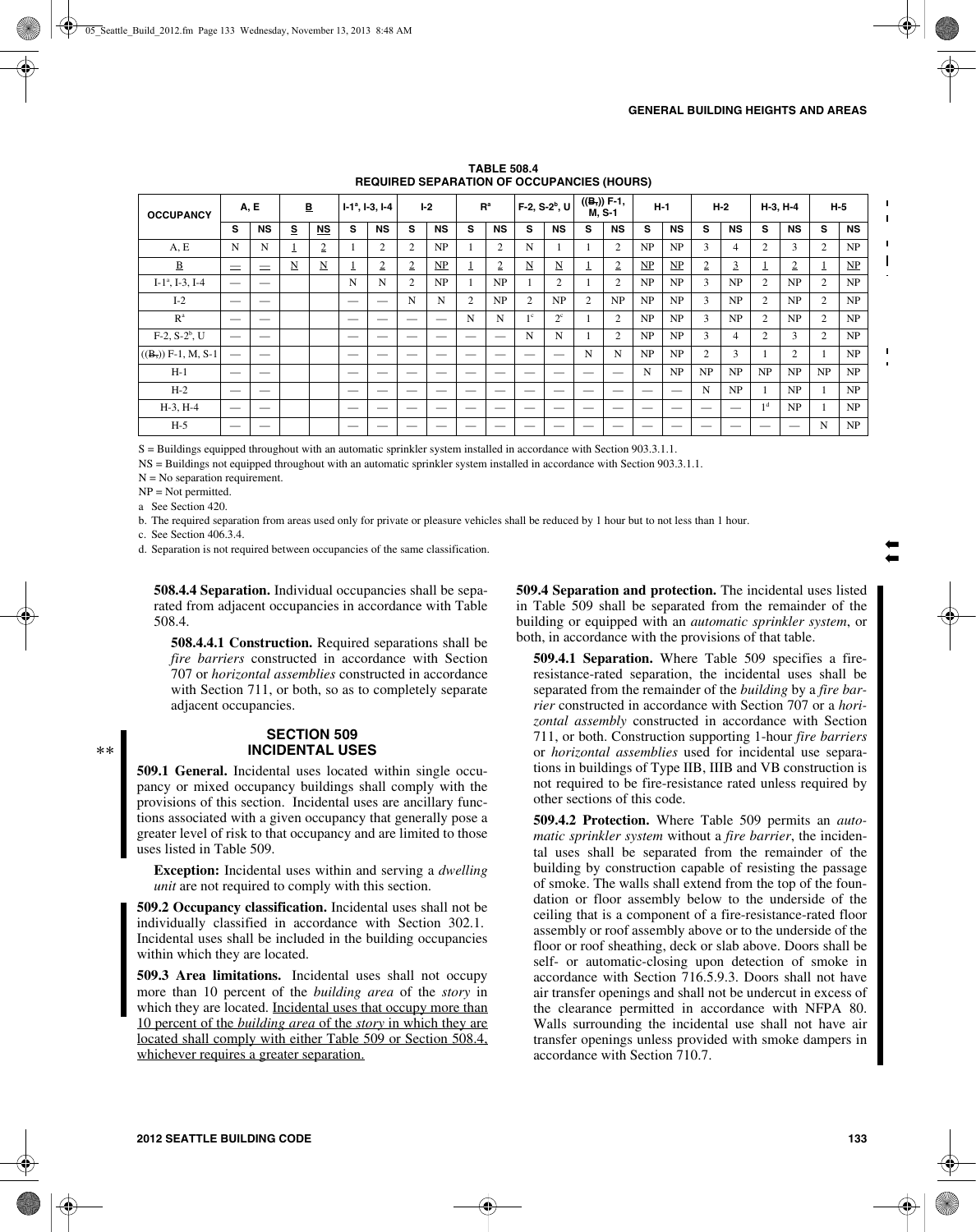➡

#### **TABLE 509 INCIDENTAL USES**

| <b>ROOM OR AREA</b>                                                                                                                                                                                                                                                                                               | <b>SEPARATION AND/OR PROTECTION</b>                                                          |
|-------------------------------------------------------------------------------------------------------------------------------------------------------------------------------------------------------------------------------------------------------------------------------------------------------------------|----------------------------------------------------------------------------------------------|
| Furnace room where any piece of equipment is over 400,000 Btu per<br>hour input                                                                                                                                                                                                                                   | 1 hour or provide automatic sprinkler system                                                 |
| Rooms with boilers where the largest piece of equipment is over 15<br>psi and 10 horsepower                                                                                                                                                                                                                       | 1 hour or provide automatic sprinkler system                                                 |
| Refrigerant machinery room                                                                                                                                                                                                                                                                                        | 1 hour or provide automatic sprinkler system                                                 |
| Hydrogen cutoff rooms, not classified as Group H                                                                                                                                                                                                                                                                  | 1 hour in Group B, F, M, S and U occupancies; 2 hours in Group A,<br>E, I and R occupancies. |
| Incinerator rooms                                                                                                                                                                                                                                                                                                 | 2 hours and provide automatic sprinkler system                                               |
| Paint shops, not classified as Group H, located in occupancies other<br>than Group F                                                                                                                                                                                                                              | 2 hours; or 1 hour and provide automatic sprinkler system                                    |
| Laboratories and vocational shops, not classified as Group H, located<br>in a Group E or I-2 occupancy                                                                                                                                                                                                            | 1 hour or provide automatic sprinkler system                                                 |
| Laundry rooms over 100 square feet                                                                                                                                                                                                                                                                                | 1 hour or provide automatic sprinkler system                                                 |
| Group I-3 cells equipped with padded surfaces                                                                                                                                                                                                                                                                     | 1 hour                                                                                       |
| Waste and linen collection rooms located in either Group I-2<br>occupancies or ambulatory care facilities                                                                                                                                                                                                         | 1 hour                                                                                       |
| Waste and linen collection rooms over 100 square feet                                                                                                                                                                                                                                                             | 1 hour or provide automatic sprinkler system                                                 |
| Stationary storage battery systems having a liquid electrolyte capacity<br>of more than 50 gallons for flooded lead-acid, nickel cadmium or<br>VRLA, or more than 1,000 pounds for lithium-ion and lithium metal<br>polymer used for facility standby power, emergency power or<br>uninterruptable power supplies | 1 hour in Group B, F, M, S and U occupancies; 2 hours in Group A,<br>E, I and R occupancies. |
| [W] Dry type transformers over 112.5 kVA and required to be in a<br>fire-resistance-rated room in accordance with Seattle Electrical Code   1 hour or provide automatic sprinkler system<br>Section 450.21 $(B)^1$                                                                                                |                                                                                              |
| Elevator control and machine rooms                                                                                                                                                                                                                                                                                | See Section 3020.4                                                                           |

For SI: 1 square foot =  $0.0929$  m<sup>2</sup>, 1 pound per square inch (psi) =  $6.9$  kPa, 1 British thermal unit (Btu) per hour =  $0.293$  watts, 1 horsepower = 746 watts, 1 gallon = 3.785 L.

[W] 1. Dry type transformers rated over 35,000 volts and oil-insulated transformers shall be installed in a transformer vault complying with Section 427 and the *Seattle Electrical Code*.

**509.4.2.1 Protection limitation.** Except as specified in Table 509 for certain incidental uses, where an *automatic sprinkler system* is provided in accordance with Table 509, only the space occupied by the incidental use need be equipped with such a system.

## **SECTION 510 SPECIAL PROVISIONS**

**510.1 General.** The provisions in Sections 510.2 through 510.9 shall permit the use of special conditions that are exempt from, or modify, the specific requirements of this chapter regarding the allowable *building heights and areas* of buildings based on the occupancy classification and type of construction, provided the special condition complies with the provisions specified in this section for such condition and other applicable requirements of this code. The provisions of Sections 510.2 through 510.8 are to be considered independent and separate from each other.

**Interpretation I510:** Sections 510.2 through 510.8 are not permitted to be used in combination with each other.

**510.2 Horizontal building separation allowance.** A building shall be considered as separate and distinct buildings for the purpose of determining area limitations, continuity of *fire walls*, limitation of number of *stories* and type of construction where all of the following conditions are met:

- 1. The buildings are separated with a *horizontal assembly* having a *fire-resistance rating* of not less than 3 hours.
- 2. The building below the *horizontal assembly* is not greater than ((one *story))* two stories *above grade plane*.
- 3. The building below the *horizontal assembly* is of Type IA construction.
- 4. *Shaft*, *stairway*, *ramp* and escalator enclosures through the *horizontal assembly* shall have not less than a 2 hour *fire-resistance rating* with opening protectives in accordance with Section 716.5.

**Exception:** Where the enclosure walls below the *horizontal assembly* have not less than a 3-hour *fireresistance rating* with opening protectives in accordance with Section 716.5, the enclosure walls extending above the *horizontal assembly* shall be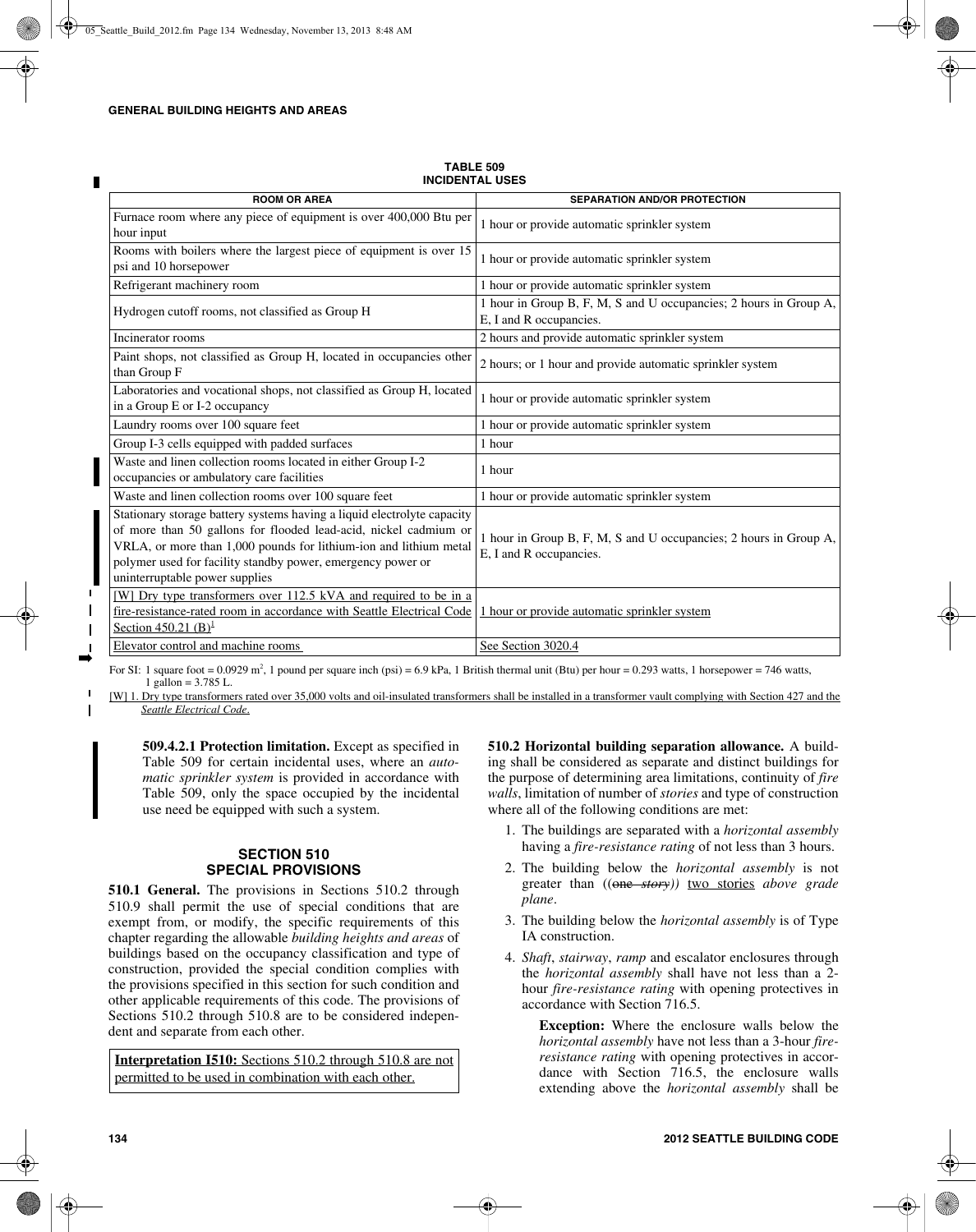$\Leftarrow$ 

 $\blacksquare$ 

permitted to have a 1-hour *fire-resistance rating*, provided:

- 1. The building above the *horizontal assembly* is not required to be of Type I construction;
- 2. The enclosure connects fewer than four *stories*; and
- 3. The enclosure opening protectives above the *horizontal assembly* have a *fire protection rating* of not less than 1 hour.
- 5. Stairways permitted to be constructed of wood above the horizontal assembly are also permitted to be constructed of wood below the horizontal assembly. See Section 202 for the definition of stairway.
- ((5.The building or buildings above the *horizontal assembly* shall be permitted to have multiple Group A occupancy uses, each with an *occupant load* of less 300, or Group B, M, R or S occupancies.))
- 6. The building below the *horizontal assembly* ((shall be protected throughout by an *approved automatic sprinkler system* in accordance with Section 903.3.1.1, and)) shall be permitted to be any ((of the following occupancies)) occupancy other than Group H.
- 7. The building or buildings above the *horizontal assembly* shall be permitted to have any of the following occupancies:
	- $((6.1.))7.1$ . Group S-2 parking garage used for the parking and storage of private motor vehicles;
	- ((6.2.))7.2. Multiple Group A, each with an *occupant load* of less than 300;
	- $((6.3.))7.3.$  Group B;

 $\blacksquare$  $\overline{1}$  $\mathbf{I}$ 

- $((6.4.))7.4.$  Group M;
- $((6.5.))7.5.$  Group R; and
- $((6.6))$ . Uses incidental to the operation or serving occupants of the building (including entry lobbies, mechanical rooms, storage areas and similar uses).
- ((7)) 8. The maximum *building height* in feet (mm) shall not exceed the limits set forth in Section 503 for the building having the smaller allowable height as measured from the *grade plane*.
- 9. The height of the entire structure shall not exceed seven *stories above grade plane*.
- 10. All portions of the buildings above and below the three-hour horizontal assembly shall be protected throughout with an *automatic sprinkler system* that complies with Section 903.3.1.1 in buildings with two stories below the horizontal assembly.

11. Occupied floors shall be not more than 75 feet above the lowest level of fire department vehicle access.

**Interpretation I509.2:** For the purpose of this item, occupied roof decks are considered floors used for human occupancy if the *occupant load* of the deck is 10 or more on the roof of a building not equipped with an *automatic sprinkler* system or where the *occupant load* is 50 or more on the roof of a building that is equipped with an *automatic sprinkler* system.

12. Where the structure or any portion of the structure is 7 *stories above grade plane* in height, all *interior exit stairways* shall be pressurized in accordance with Section 909.20 for low-rise stairways.

**510.3 Group S-2 enclosed parking garage with Group S-2 open parking garage above.** A Group S-2 enclosed parking garage with not more than one *story* above *grade plane* and located below a Group S-2 *open parking garage* shall be classified as a separate and distinct building for the purpose of determining the type of construction where all of the following conditions are met:

- 1. The allowable area of the building shall be such that the sum of the ratios of the actual area divided by the allowable area for each separate occupancy shall not exceed 1.
- 2. The Group S-2 enclosed parking garage is of Type I or II construction and is at least equal to the *fire-resistance* requirements of the Group S-2 *open parking garage*.
- 3. The height and the number of tiers of the Group S-2 *open parking garage* shall be limited as specified in Table 406.5.4.
- 4. The floor assembly separating the Group S-2 enclosed parking garage and Group S-2 *open parking garage* shall be protected as required for the floor assembly of the Group S-2 enclosed parking garage. Openings between the Group S-2 enclosed parking garage and Group S-2 *open parking garage*, except *exit* openings, shall not be required to be protected.
- 5. The Group S-2 enclosed parking garage is used exclusively for the parking or storage of private motor vehicles, but shall be permitted to contain an office, waiting room and toilet room having a total area of not more than 1,000 square feet  $(93 \text{ m}^2)$ , and mechanical equipment rooms incidental to the operation of the building.

**510.4 Parking beneath Group R.** Where a maximum one *story above grade plane* Group S-2 parking garage, enclosed or open, or combination thereof, of Type I construction or open of Type IV construction, with grade entrance, is provided under a building of Group R, the number of *stories* to be used in determining the minimum type of construction shall be measured from the floor above such a parking area. The floor assembly between the parking garage and the Group R above shall comply with the type of construction required for the parking garage and shall also provide a *fireresistance rating* not less than the mixed occupancy separa